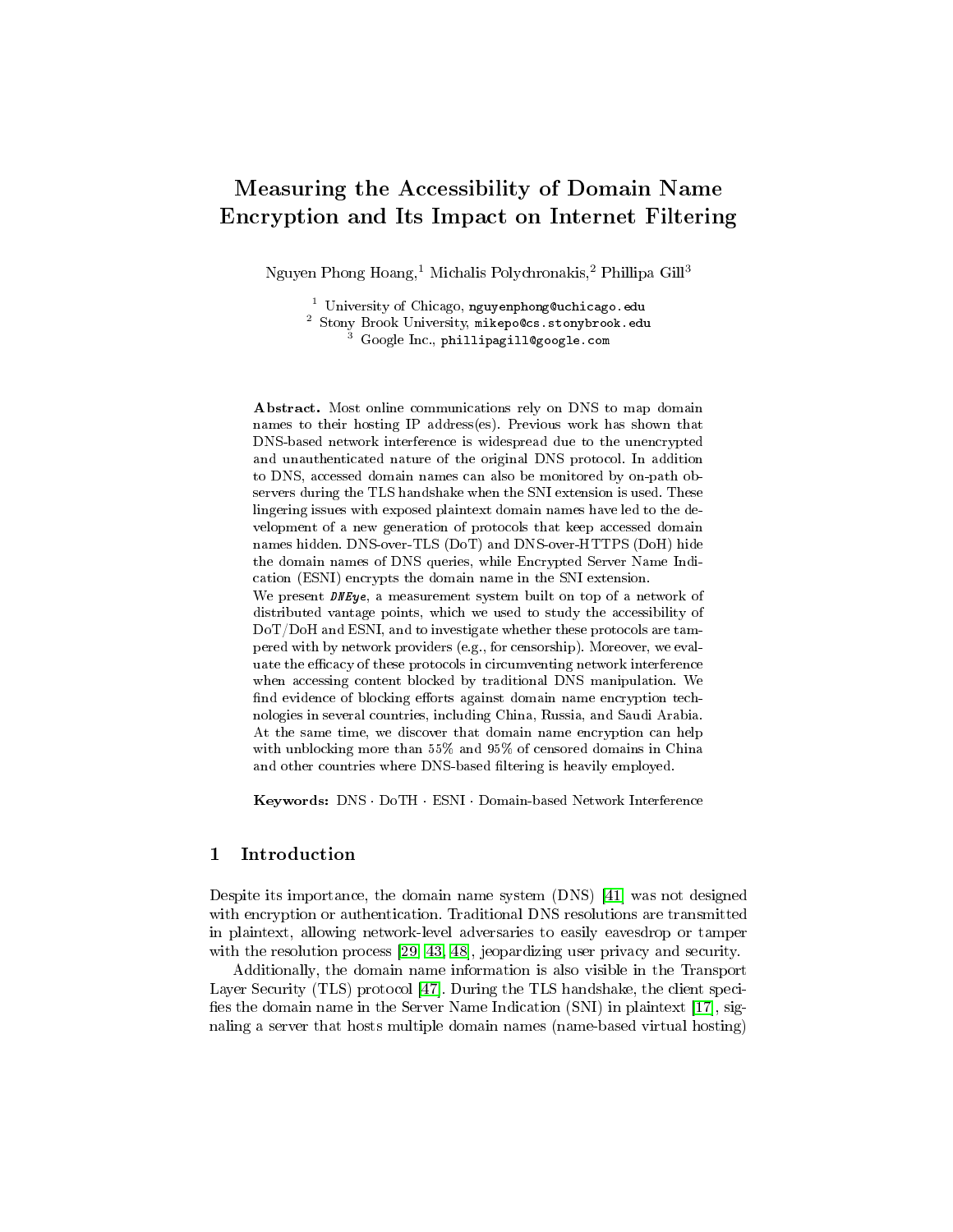to present the correct TLS certificate to the client. However, network observers can also use this information to surveil or interfere with a user's connection.

With the proliferation of network interference and Internet surveillance [\[25\]](#page-13-2), users have become more aware of their online security and privacy. This has led to DNS and TLS improvements for enhancing user privacy. DNS-over-TLS (DoT) [\[32\]](#page-13-3), DNS-over-HTTPS (DoH) [\[31\]](#page-13-4), and Encrypted Server Name Indication (ESNI) [\[23\]](#page-13-5) are recently proposed privacy-enhancing protocols, to which we refer collectively as domain name encryption technologies.

However, advances in domain name encryption technologies have not gone unnoticed to censors. For instance, China has been blocking ESNI since July 2020 [\[36\]](#page-13-6). Russia has also drafted laws to ban the adoption of domain name encryption [\[12\]](#page-13-7). Despite these reports, there has yet to be a comprehensive study to shed light on how common blocking of domain name encryption is; and whether domain name encryption approaches can help with evading network interference.

In this paper, we present  $DNEye$ , a measurement system built on top of a network of vantage points, allowing us to study the accessibility of domain name encryption technologies and whether censors are interfering with them, and to evaluate their efficacy in bypassing network interference. Over a period of six months, DNEye conducted 315K measurements to examine the accessibility of 1.6K domains and DoT/DoH (hereafter: DoTH) resolvers around the globe.

While our data shows that DNS manipulation is widespread, we found no major DNS-based filtering of DoTH resolvers' domain names at the autonomous system (AS) level, except for *ordns.he.net*, which is blocked by the Great Firewall via DNS poisoning, and two Cloudflare servers  $(cloudflare-dns.com$  and  $mozilla$ .cloudflare-dns.com) blocked in Thailand's AS23969. We then examine whether connections destined for DoTH resolvers suffer from any interference ([4.2\)](#page-7-0). We detect several ASes in China interfere with connections destined for different DoTH resolvers. We also found only  $1.5-2.25\%$  of the domains in the top-level domain (TLD) zone files with ESNI supported. Despite this small number of ESNI-supported domains, we find evidence that China and numerous network operators in Russia have started blocking connections to ESNI-enabled websites  $(\S4.2)$  $(\S4.2)$ .

Finally, we investigated whether domain name encryption can help with bypassing Internet filtering  $(84.3)$  $(84.3)$ , and found that it can help with unblocking many censored domains. Specifically, except from Iran, we could successfully fetch more than 55% and 95% of the blocked domains in China and other countries where DNS-based network filtering is widely employed.

### 2 Background

#### <span id="page-1-0"></span>2.1 Common Internet Filtering Techniques

There are several Internet filtering techniques often employed by authoritarian governments to control the free flow of information.

DNS manipulation. Due to the unencrypted design of the original DNS protocol [\[41\]](#page-14-0), any on-path network observer can monitor the domain name being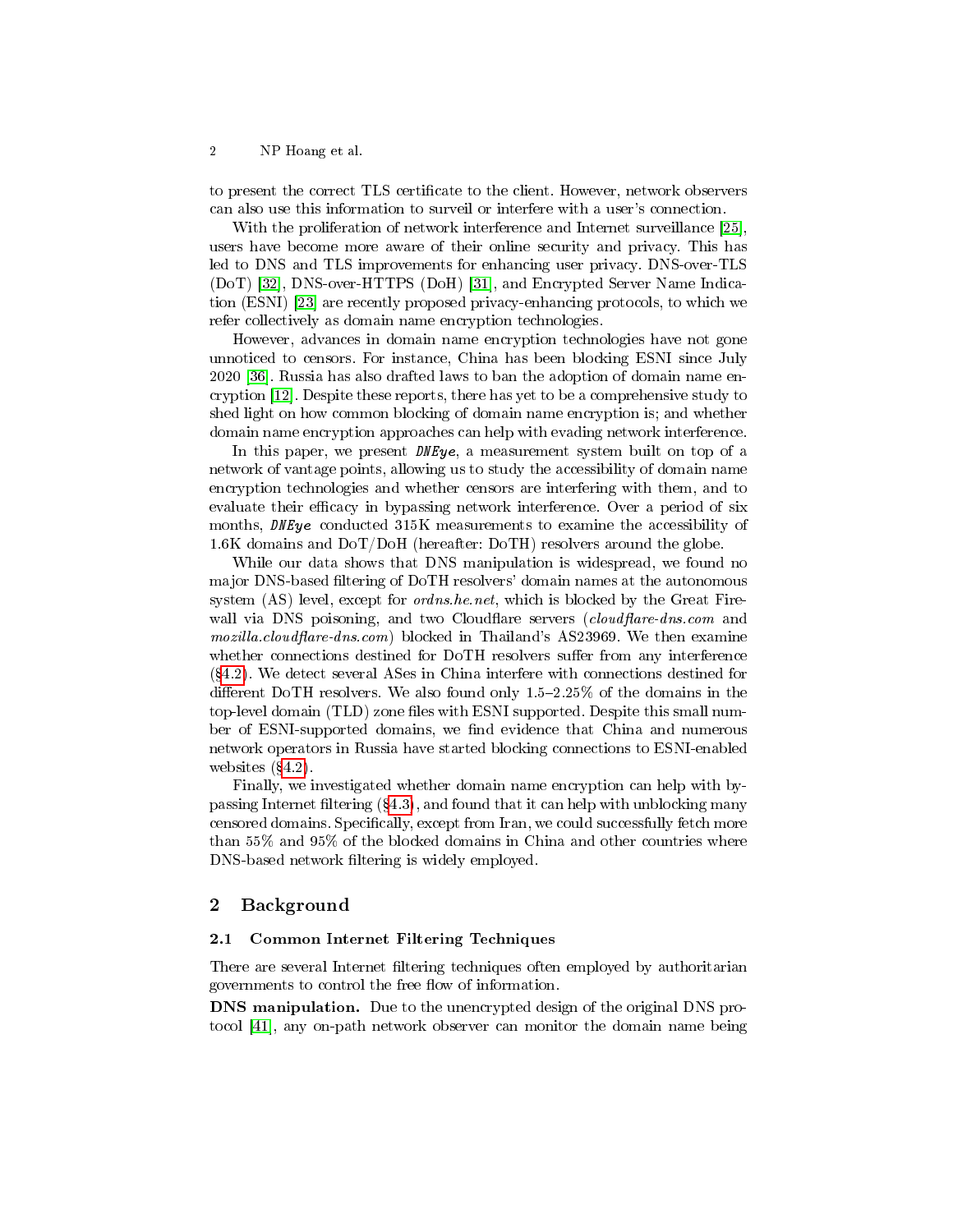queried by a user. The visibility into the plaintext domain name allows any onpath filtering system to trivially conduct DNS-based filtering. Specifically, an on-path observer can forge DNS responses containing non-routable IPs, an IP under its control, or a DNS error code. China's Great Firewall (GFW) is one of the most prominent filtering systems that injects such forged DNS packets in response to "sensitive" DNS queries  $[8, 29, 43]$  $[8, 29, 43]$  $[8, 29, 43]$ .

IP blocking. Once a user obtains the correct  $IP(s)$  of the intended website, a TCP connection is established with the web server for data transmission. Upon observing a connection attempt to a forbidden IP, filtering systems often inject RST (reset) packets to interfere with the TCP stream [\[11,](#page-13-9) [46,](#page-14-4) [54\]](#page-14-5). In other cases, null routing [\[53\]](#page-14-6) can also be used to discard traffic destined for certain IPs.

Application-level interference. After establishing the TCP connection, the user proceeds with sending an HTTP request with the HTTP Host field specifying the intended domain name. Similarly, for HTTPS-supported websites, clients specify the intended domain name in the SNI field of the TLS handshake [\[17\]](#page-13-1). Filtering systems can also monitor these fields to determine the domain name being visited to interfere with the connection, either by injecting RST packets or modifying the HTTP traffic to redirect the user to a blockpage  $[35, 42, 46, 52]$  $[35, 42, 46, 52]$  $[35, 42, 46, 52]$  $[35, 42, 46, 52]$ .

#### 2.2 Domain Name Encryption Protocols

As discussed in  $\S 2.1$ , the exposure of the domain information in both DNS and TLS protocols has been widely exploited for network interference [\[13,](#page-13-11) [29,](#page-13-0) [46,](#page-14-4) [48\]](#page-14-2).

Encrypted DNS. DoT [\[32\]](#page-13-3) and DoH [\[31\]](#page-13-4) were proposed to provide integrity and confidentiality for DNS resolutions by encrypting DNS packets between clients and DoTH resolvers. These protocols have been standardized and sup-ported by many major Internet companies. Google [\[26\]](#page-13-12) and Cloudflare [\[5\]](#page-13-13) have provided public DoTH resolvers, while popular web browsers (e.g, Firefox [\[39\]](#page-14-9), Chrome [\[9\]](#page-13-14), Safari [\[14\]](#page-13-15), and Edge [\[15\]](#page-13-16)) have also supported DoH.

Encrypted SNI. The SNI extension [\[47\]](#page-14-3) was introduced to enable name-based virtual hosting. Up until TLS 1.2 [\[17\]](#page-13-1), clients indicate their intended domain name in the SNI field during the TLS handshake in plaintext so that the server can present the appropriate certificate. Encrypted SNI is one of the optional extensions of TLS 1.3 designed to conceal the domain name information [\[21\]](#page-13-17). ESNI has been reworked to Encrypted Client Hello (ECH) [\[22\]](#page-13-18) since June 2020.

# 3 DNEye Design

Given that the visibility into plaintext domain information is lost due to the introduction of domain name encryption, we are interested in investigating how these new protocols impact Internet filtering systems. We developed DNEye to  $(1)$  assess the current situation of DNS-based network filtering,  $(2)$  examine the accessibility of domain name encryption protocols and whether they are interfered with across different network locations, and  $(3)$  evaluate whether these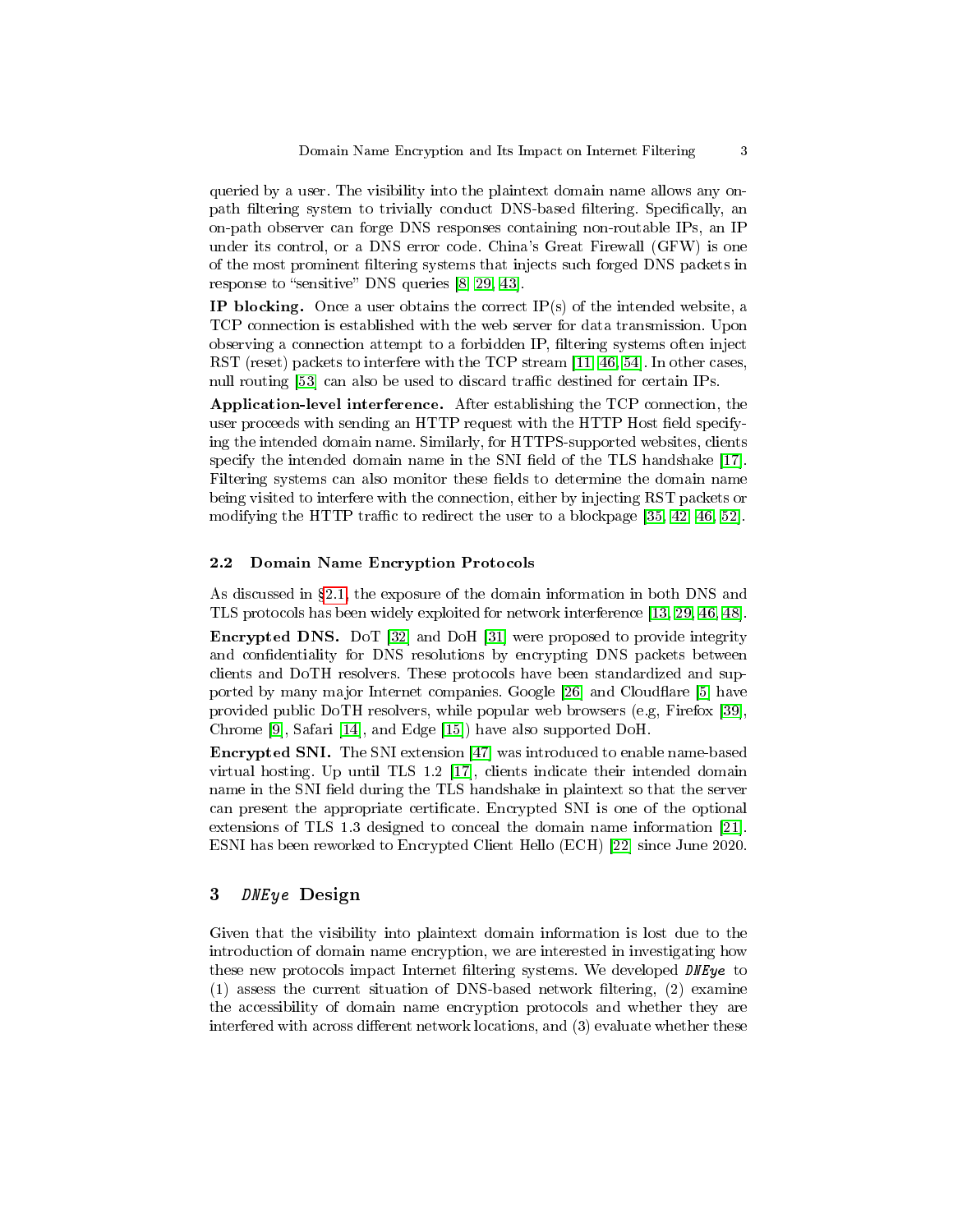<span id="page-3-0"></span>4 NP Hoang et al.



Fig. 1: DNEye architecture.

protocols can help with evading network interference. In this section, we first describe how we obtain testing vantage points, their limitations, and ethical considerations. We then explain the process by which we curate our test list of domains and how we use  $D$ *NE* $\nu$ e to perform various connectivity measurements. Figure [1](#page-3-0) provides an overall view of DNEye 's architecture.

#### 3.1 Vantage Points

**Vantage points.** The core component of *DNEye* is a network of vantage points (VPs) provided by VPN Gate [\[45\]](#page-14-10). VPN Gate is a public VPN relay service where any volunteer can register to be a VPN endpoint by running the SoftEther package [\[44\]](#page-14-11). Since these VPs are operated by volunteers around the globe, they often reside in residential networks, allowing us to observe filtering policies which would be usually unobservable via commercial VPNs in data centers [\[46\]](#page-14-4). However, since the infrastructure is volunteer-based, these VPs are often short-lived and unsuitable for testing a long list of websites. We describe how we account for this shortcoming by conducting a sliding-window analysis in  $\S 4.1$ .

Table [1](#page-4-0) summarizes the geographical distribution of our VPs by continent and Internet freedom scores assessed by the Freedom House [\[1\]](#page-13-19). During six months of our study, VPN Gate VPs provide us with access to 34K unique IPs. We however exclude 13.3K short-lived VPs that were online for less than one day to eliminate unstable data points. In total, DNEye has access to about 20.7K VPs in 85 countries, with an average of 10 ASes per country. More importantly, we have access to more than twice the number of countries classified as "not free" than ICLab [\[42\]](#page-14-7), which is a platform that also relies on VPN services for measuring network interference. Of these "not free" countries, there are 11 countries where we have access to VPs located in at least two different ASes, allowing us to observe centralized country-level filtering policies (if any).

Ethical considerations. Measuring Internet interference using volunteer-based VPs must be carried out in a thoughtful way that takes into consideration various ethical aspects [\[34\]](#page-13-20). There are commercial VPN services (e.g., Luminati [\[3\]](#page-13-21)) that also provide residential VPs, meeting the measurement needs of our study. Nonetheless, studies have reported illicit activities of these services, e.g., malware hosting [\[40\]](#page-14-12). We, thus, opt to use VPN Gate for two primary reasons. First, to become a VPN server, the SoftEther VPN package [\[44\]](#page-14-11) requires all volunteers to manually go through a process that reminds them about the associated risks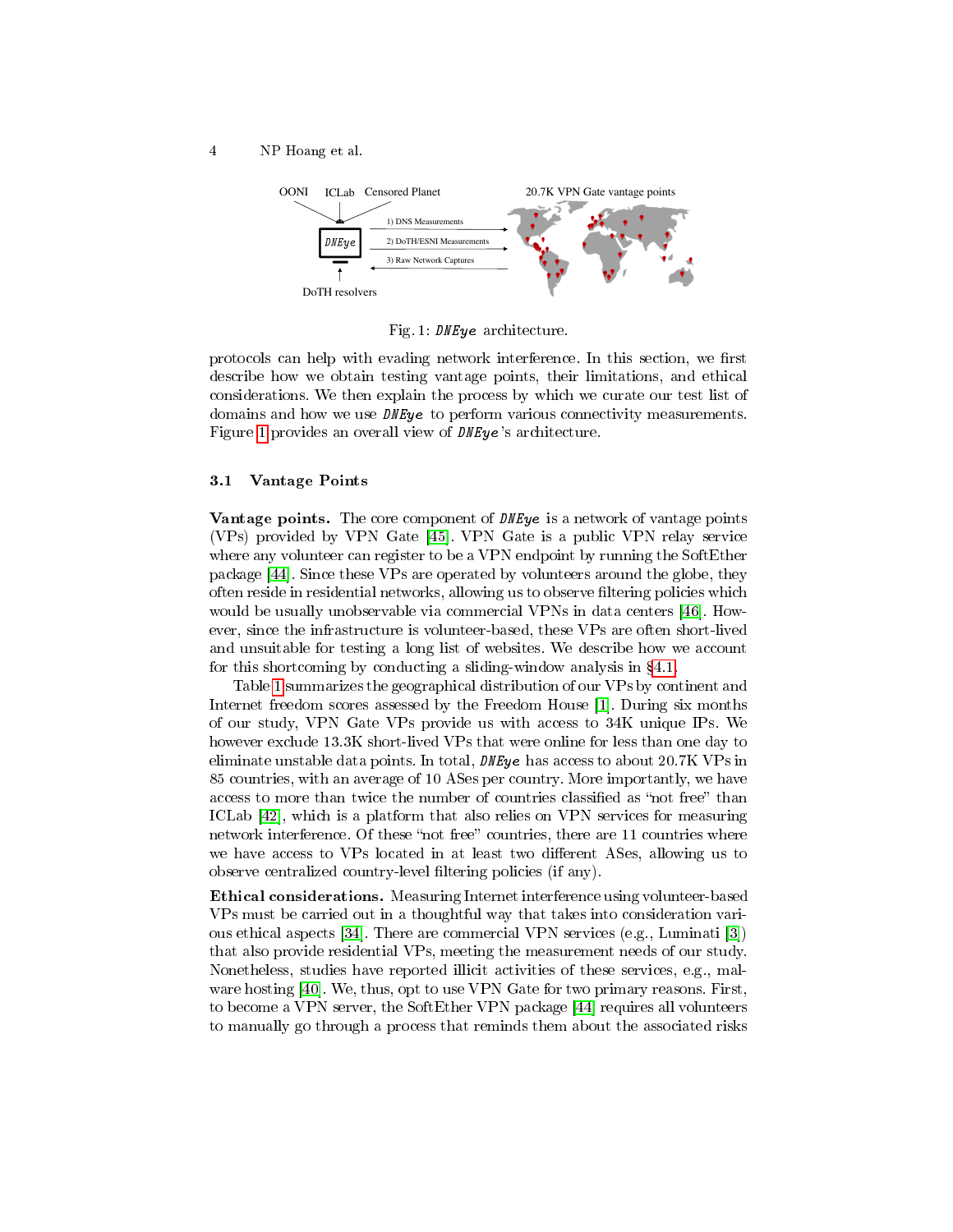| Continent  |                  | Vantages Countries ASes NF PF F |                |                            |                |              |
|------------|------------------|---------------------------------|----------------|----------------------------|----------------|--------------|
| Asia       | 14K              | 32/48                           | 367 17 8 6     |                            |                |              |
| Africa     | 13               | 4/54                            | $\overline{9}$ | $\overline{\phantom{a}}^2$ | $\overline{0}$ | $^{\circ}$ 2 |
| N. America | 2.7K             |                                 | $6/23$ 157     | $\overline{\mathbf{0}}$    | $\mathbf{1}$   | - 3          |
| S. America | 811              | 9/14                            | 58             | 1                          |                | 4 4          |
| Europe     | 2.8K             | $32/50$ 271 2 327               |                |                            |                |              |
| Oceania    | 282              | 2/6                             | 16             | 0                          | 0              | $\mathbf{2}$ |
| Total      | $20.7\mathrm{K}$ | 85/195                          | 878 22 16 44   |                            |                |              |

<span id="page-4-0"></span>Table 1: Geographical distribution of DNEye's VPN vantage points indicated by the number of countries and ASes across continents. NF, PF, and F columns denote the number of *politically not free, partially free, and free countries.* 

of joining the VPN Gate research network [\[6\]](#page-13-22). Therefore, it is reasonable to expect volunteers, who are willing to be VPN endpoints, to fully understand the potential risks before agreeing to share their network connection. Moreover, the University of Tsukuba and the VPN Gate software also record access logs which serve as an anti-abuse policy used by the project and to assist its volunteers in case of disputes [\[49\]](#page-14-13). Since the launch of DNEye we have not received any complaints.

#### <span id="page-4-2"></span>3.2 Test List

While it is desirable to test many domains, due to the short-lived nature of VPs, we cannot test a large number of domains. OONI [\[24\]](#page-13-23), ICLab [\[42\]](#page-14-7), and Censored Planet [\[52\]](#page-14-8) are measurement platforms actively monitoring Internet interference around the globe. Since these platforms have implemented testing modules to monitor DNS filtering, we opt to use their collected data as an input for  $D \textit{NEy}$ e.

We first look for domains reported as censored by these platforms within the past 30 days and visit them to confirm their online status. We consider domains that are censored in at least two ASes per country and reported by at least two platforms. This helps eliminate unreliable data points that could have been caused by generic network errors. To that end, we obtain 1.5K domains that are commonly reported as censored by these prior platforms in 77 countries where we have VPs. Since one of our main goals is to examine the accessibility of domain name encryption protocols, we also add domains for 71 DoTH resolvers publicly available at the time of our study [\[19\]](#page-13-24). These resolvers are indexed in Table [4.](#page-15-0)

#### <span id="page-4-1"></span>3.3 Measurements

Once connected to a VP, we instruct  $DNEye$  to capture all network traffic during each measurement. Monitoring traffic transmitted over the VPN tunnel enables us to observe network interference (if any) across all layers of the network stack.

Measuring DNS manipulation. After each VPN tunnel is established, DNEye first issues DNS queries for the domains in our test list. This allows us to not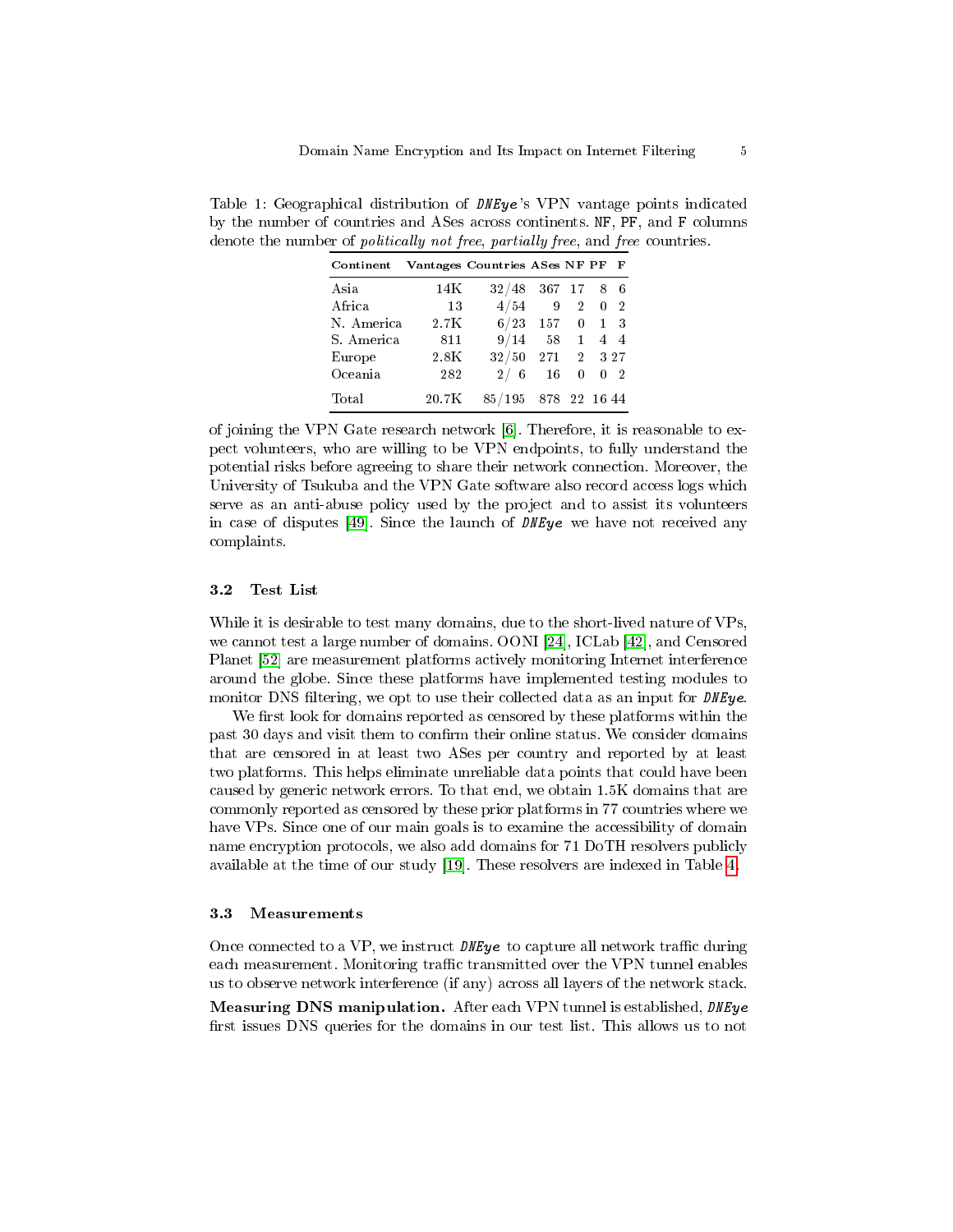only obtain an updated view of DNS filtering across network locations, but also determine whether there are any filtering systems that block these DoTH resolvers via DNS tampering. DNEye sends DNS queries to both public DNS resolvers (e.g., Google and Cloudflare) and the local DNS resolver configured by each VP's network provider. Querying both types of resolvers helps us discern whether DNS tampering (if any) is conducted solely by the local resolver or by an on-path system between our clients and the selected public resolvers.

Measuring DoTH and ESNI connectivity. DNEye then uses kdig [\[18\]](#page-13-25) to send encrypted DNS queries to 71 DoTH resolvers to resolve a control domain for which we know the correct answer. This test checks whether each DoTH server returns the control domain's correct IP. The ability to capture network packets allows us to detect at which stage of a connection (i.e., TCP or TLS handshakes) a filtering system tampered with the connection destined for the selected DoTH servers. In addition, to determine whether ESNI is blocked, *DNEye* also attempts to connect to an ESNI-supported website under our control.

Measuring filtering circumvention. Finally, to evaluate whether domain name encryption can help evade Internet filtering, DNEye instruments a customized web browser with DoH and ESNI enabled to crawl filtered domains from VPs where DNS filtering of these domains was observed in the first step.

However, as later shown in [4.2,](#page-7-0) many DoTH resolvers are being blocked in several countries. To prevent any filtering system from interfering with our DoH resolutions, we configure the crawler to use our private DoH resolver, which runs on a non-standard port (i.e., different from 443) and is hosted in an uncensored network. For an ESNI-supported website, the crawler will also obtain its ESNI key and establish an ESNI-enabled TLS connection. Simultaneously, we crawl the same website from an uncensored control environment for later comparison.

Between November 12, 2020, and May 12, 2021, DNEye has conducted 315K connectivity measurements for 1.6K domains and DoTH resolvers in 878 ASes across 85 countries. The aggregated dataset will be made available to the public to stimulate future studies in this domain at [https://homepage.np-tokumei.net/](https://homepage.np-tokumei.net/publication/publication_2022_pam/) [publication/publication\\_2022\\_pam/.](https://homepage.np-tokumei.net/publication/publication_2022_pam/)

### 4 Results

#### <span id="page-5-0"></span>4.1 DNS-based Network Interference

To identify DNS tampering, we apply well-established heuristics in the literature on the data collected by  $\textit{DNEye}$  (Appendix [B\)](#page-14-14). For each DNS query sent via a VP, we extract all DNS responses captured from that VP's network traffic. In case of a poisoned DNS response, the ability to analyze raw network packets allows us to discern whether it was injected by an on-path filtering system or directly served from the local DNS resolver. Specifically, if the tampering is conducted by an on-path filtering system when querying a public DNS resolver, we will be able to observe more than one DNS response, of which the one arrives the VP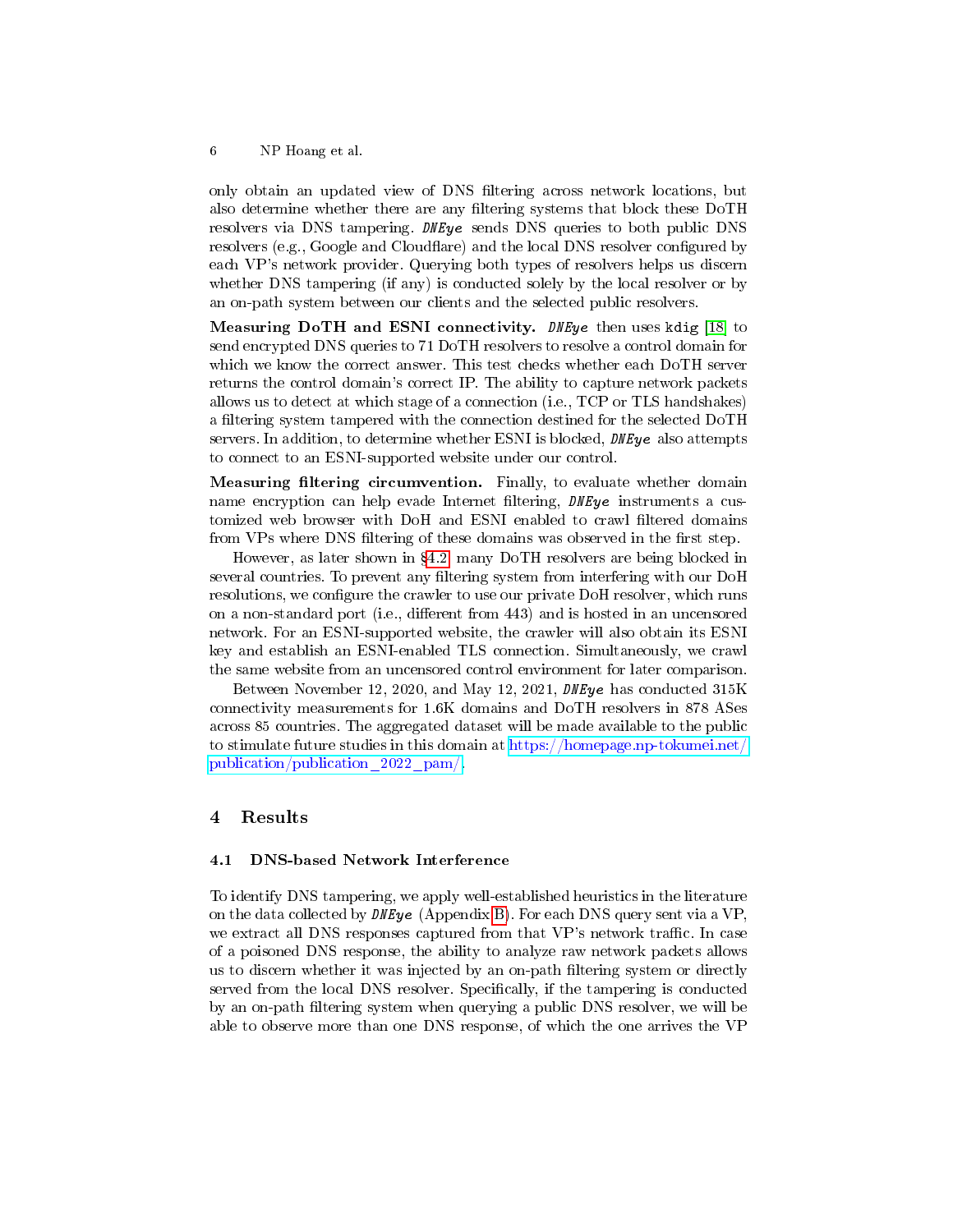first is usually forged by the filtering system  $[20, 29]$  $[20, 29]$ . In case of a forged response served directly from a local resolver, we will only observe that one response.

Sliding-window analysis. Due to the short-lived nature of our VPs, we do not have access to all VPs on the same day. To reduce the impact of unreliable data points, we analyze the data by considering a sliding window of seven days for each measurement. In other words, for each domain tested in a measurement, we aggregate the data we have from the same VP within a window of  $\pm 3$  days. Meanwhile, we also compute the average filtering rate (i.e., the number of measurements we mark as "tampering" divided by the total measurements for each VP and domain pair). If the filtering rate of a domain at a VP is higher than  $80\%$ , we consider that domain as "blocked" at that VP in that particular measurement. We conservatively choose the 80% threshold to avoid false positives caused by generic network errors instead of network interference.

<span id="page-6-0"></span>Table 2: Top five countries where most DNS resolutions are tampered with.

(a) When querying local resolvers Country Domains China 305 Russia 251 Japan 181 Iran 159 Indonesia 135 (b) When querying public resolvers Country Domains China 300 Russia 205 Iran 147 Indonesia 134 India 98

Regardless of the introduction of DNS encryption protocols, our results con firm that DNS manipulation is still widely employed, aligning with prior reports  $[29, 33, 42, 48, 52]$  $[29, 33, 42, 48, 52]$  $[29, 33, 42, 48, 52]$  $[29, 33, 42, 48, 52]$  $[29, 33, 42, 48, 52]$ . Table [2](#page-6-0) presents the top five countries where most DNS resolutions are tampered with. Japan is not a censorship country, as is evident by its "free" classification by the Freedom House  $[1]$ . The reason for the high number of DNS resolutions interfered by local DNS resolvers is that VPN Gate is a Japan-based project, thus providing us with a large number of VPs from many residential networks across Japan. Our collected data indicates that many of these VPs are configured with filtering services provided by local DNS resolvers. Hence, queries sent to these resolvers are often interfered with. More specifically, many DNS responses returned by these local DNS resolvers contain IPs redirecting to destinations within the same AS of the VPs where DNS queries were issued. On the other hand, we could still obtain the correct DNS records for our DNS resolutions when querying public resolvers from these same VPs. As a result, this is not a case of country-level DNS censorship.

DNS manipulation of DoTH domains. As laid out in §[3.3,](#page-4-1) DNEye also performs DNS resolutions for domain names of 71 DoTH resolvers to determine whether there is any DNS tampering against these resolvers. Except for China, we did not observe any DNS-based filtering of DoTH domain names at country level. Specifically, ordns.he.net is blocked in China by the GFW via DNS tampering. In addition, DNEye detected DNS tampering against two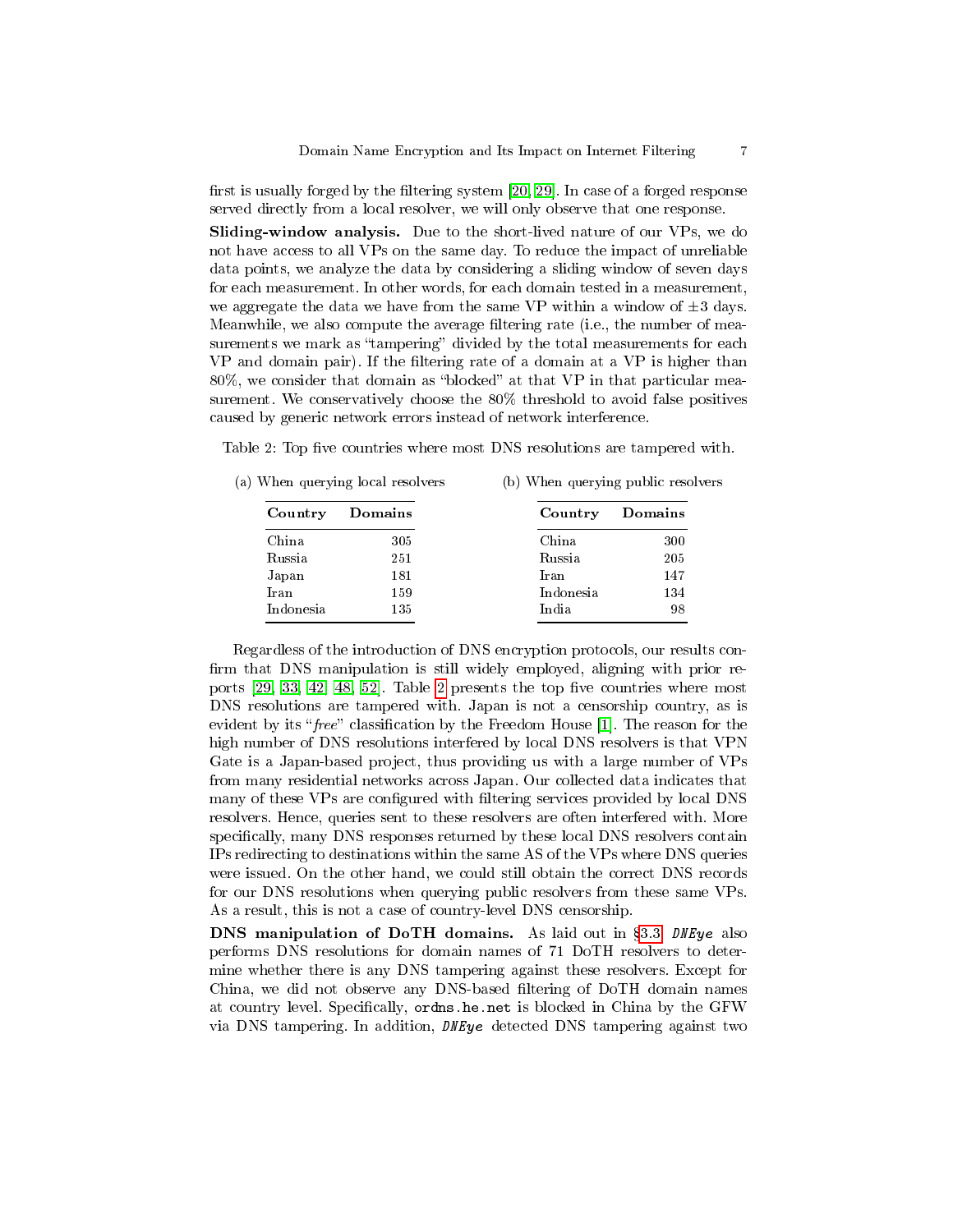Cloudflare servers (cloudflare-dns.com, mozilla.cloudflare-dns.com) by AS23969 TOT Public Company Limited, Thailand. DNS resolutions for these two domains are poisoned with a forged IP address (i.e., 180.180.255.130), pointing to a blockpage.

#### <span id="page-7-0"></span>4.2 DoTH and ESNI Accessibility

DoTH accessibility. Since DoTH is still in its early stage of adoption while not all DoTH servers are well-provisioned, any of them may become unavailable during our measurement, e.g., due to maintenance. To determine if a resolver is unavailable due to a generic reason rather than network interference, we aggregate all daily resolutions from all VPs for that particular resolver. If more than 70% of the queries were successfully resolved, we consider that resolver as available on that day. We choose 70% as a conservative threshold to prevent intermittently available resolvers from causing false positives in our analysis.

Figures [2a](#page-8-0) and [2b](#page-8-0) show the percentages of correct resolutions performed daily using DoT and DoH resolvers, respectively. We consider a resolution as correct when the correct IP of our control domain is successfully returned. The result is clustered by country type defined by the Freedom House [\[1\]](#page-13-19). The percentages of correct resolutions obtained via VPs in "not free" countries are lower than those in "partially free" and "free" countries. To better highlight this finding, we add to both plots another dash-dot (purple) line, computed from data of the top five "not free" countries that have the most number of failed resolutions, namely China, Russia, Iran, Saudi Arabia, and Venezuela. It is visible on the plots that the number of successful resolutions for these five countries has decreased significantly since March. This decrease is driven by the blocking effort of China, where our system detected an increase in network interference with our DoTH resolutions issued from China VPs. In an earlier study, Lu et al. [\[38\]](#page-14-15) reported successful rates of more than 84% and 99% for resolutions using Cloud flare and Quad9 DoT resolvers, respectively. However, since early March, DNEye has detected increasing network interference efforts by the GFW against DoT resolutions destined for several major resolvers, including Cloudflare, Quad9, Ad-Guard, and CleanBrowsing. Our findings corroborate several anecdotal reports from users in China about DoTH blocking around that same time [\[4\]](#page-13-28).

DoTH filtering. To examine how filtering systems interfere with connections destined for DoTH resolvers, we analyze packets captured by *DNEye* for measurements in which failed resolutions were observed. The ability to process raw network packets allows us to pinpoint the stage at which a connection was interfered with, thus being able to identify the employed filtering technique (i.e., TCP packet injection, SNI-based filtering, or packet dropping).

We employ the same sliding-window technique defined in  $\S 4.1$  $\S 4.1$  to determine blocking cases of DoTH resolvers. Given a VP, an average failure rate of a DoTH resolver is calculated by dividing the number of failed resolutions by the total number of resolutions performed at that VP within a seven-day window. If the failure rate exceeds  $80\%$ , we label the DoTH resolver as "probably blocked" at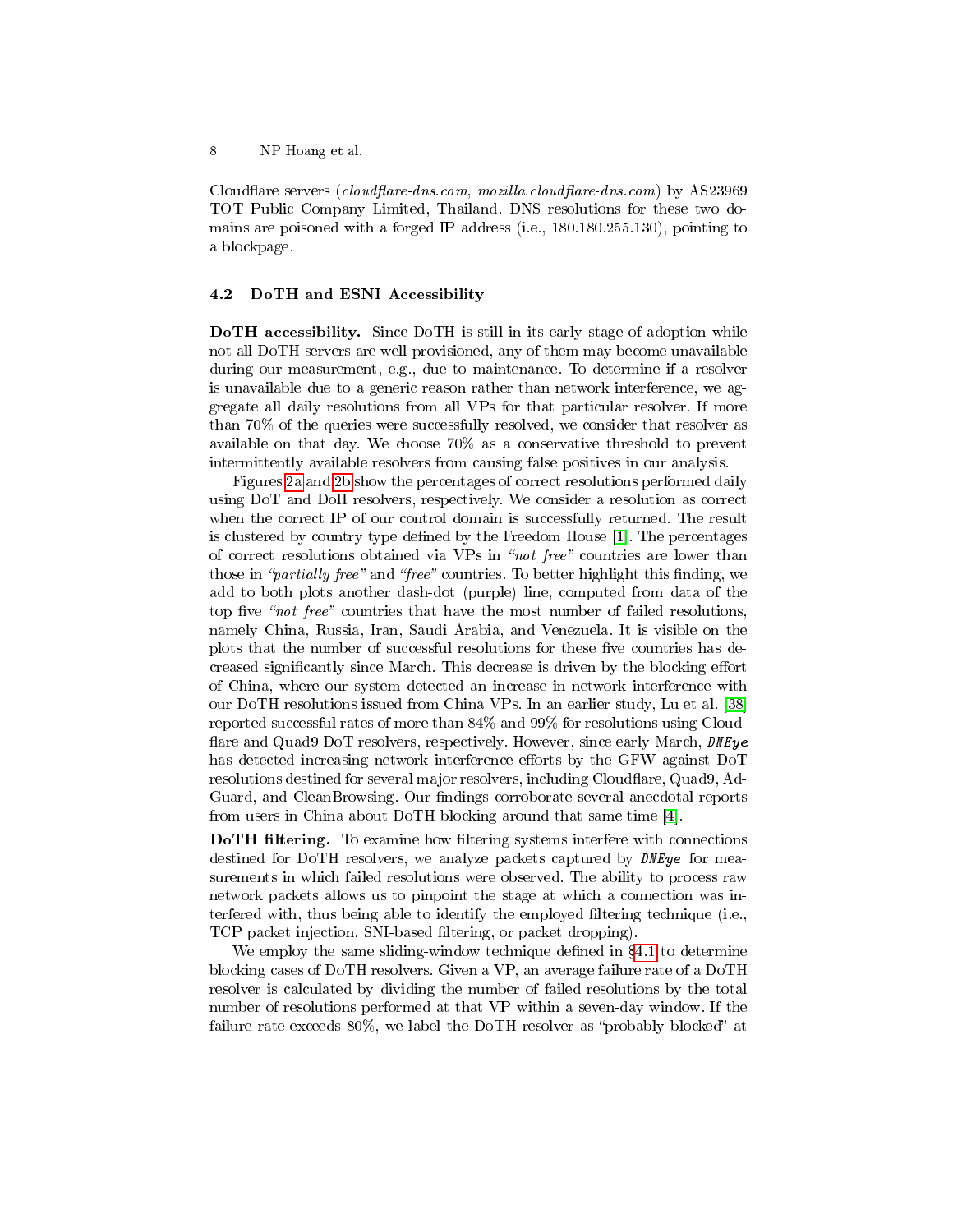<span id="page-8-0"></span>

Fig. 2: Percentage of correct DoTH resolutions over time.

that VP. To determine whether a DoTH resolver is actually blocked at a VP, we then compute the 90th percentile value of all failure rates for that DoTH resolver at that particular VP. If the value is greater than 80%, we can be condent that there is network interference with connections destined for that resolver at that VP. We employ this 90th percentile threshold in combination with the slidingwindow analysis to account for failed resolutions caused by sporadically available VPs and unstable DoTH resolvers rather than actual network interference.

Next, we consider a DoTH resolver to be blocked by an AS if  $D$ NE $\nu$ e detects network interference from at least two VPs from different subnets of that AS on two separate days. Table [5](#page-16-0) in Appendix [C](#page-15-1) depicts the top countries where most AS-level DoTH filtering was detected. China has the most number of ASes that interfere with DoTH connections. The filtering of different DoTH resolvers detected at different ASes indicates that DoTH filtering is implemented by individual Internet service providers rather than a centralized policy (e.g., centralized DNS-based filtering by the GFW [\[29\]](#page-13-0)).

Another advantage provided by the VPN Gate VPs is that having access to multiple ASes per country allows  $DFEye$  to identify cases of country-level filtering where multiple ASes interfere with the same domains. For instance, DNEye detects SNI-based network interference against the same set of DoH resolvers across different ASes in Saudi Arabia, indicating a centralized filtering policy.

In Iran, we also observe filtering of multiple DoTH resolvers. Notably, SNIbased filtering of TLS connections, destined for both DoT and DoH servers of dns.google, were detected from several subnets of AS58224. This same filtering was also detected at AS39501 and AS56402, which are not considered in Table [5](#page-16-0) since we did not have VPs from more than one subnet in these two ASes.

Filtering of some DoTH resolvers was also detected in the US, South Korea, and Singapore (Table [5\)](#page-16-0). However, upon verifying the organization information of the filtering ASes, we find that these are filtering cases implemented by corporate and institutional firewalls instead of a country-wide filtering policy.

**ESNI** adoption. For ESNI to provide any meaningful privacy and filtering resistance benefits, it needs to be supported by many websites, since if there are only a few ESNI-supported websites, connections to their servers are trivially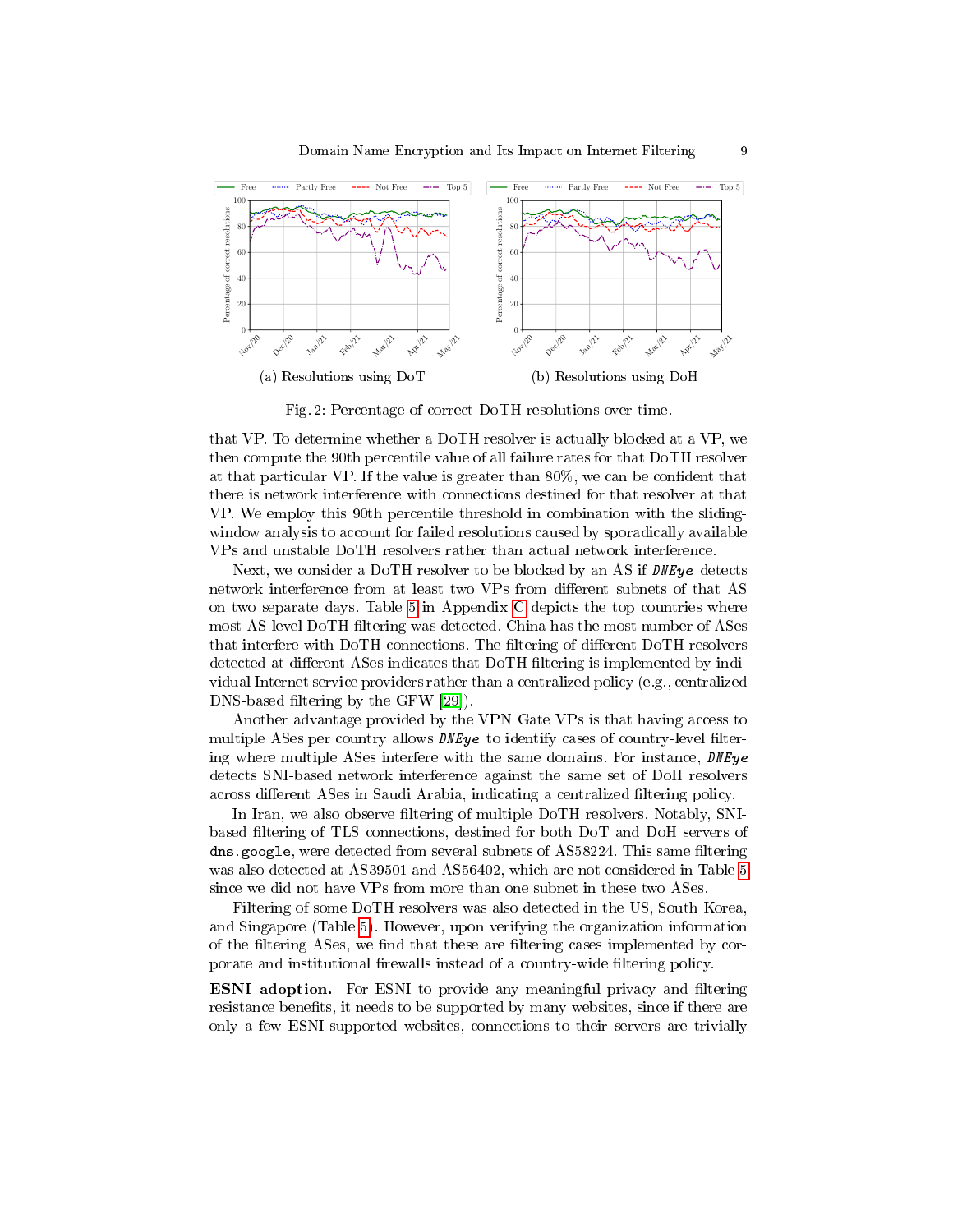distinguishable  $[27, 28]$  $[27, 28]$ . Therefore, we first measure the adoption of ESNI on the web by looking up the ESNI TXT record for more than 350M domains from TLD zone files  $[2]$ .

Over the course of our measurement period, we find that only about  $1.5 2.25\%$  of domains from TLD zone files have a valid ESNI key format (see Appendix [D\)](#page-15-2). Of these ESNI-supported domains, 15.4K and 143.3K domains are within the top 100K and 1M popular domains ranked by the Tranco list [\[37\]](#page-13-32), respectively. We have also measured the deployment of Encrypted Client Hello  $(ECH)$  by probing for HTTPS resource records [\[22\]](#page-13-18) but did not find any evidence of ECH deployment in the wild.

ESNI filtering. As described in §[3.3,](#page-4-1) DNEye also measures the filtering of ESNI by visiting our control website that has ESNI enabled. This website will reflect the visiting client's IP if the client can successfully connect to our server. Employing the same sliding-window technique defined in  $\S 4.1$  $\S 4.1$  in combination with the 90th percentile threshold described above, we detect ESNI filtering in China, Russia, and Iran.

Following a TLS client hello whose SNI field is encrypted, we observe RST packets being injected by China's GFW to tear down connections destined for our ESNI-supported web server. This observation aligns with previous anecdotal reports that China has started filtering all ESNI traffic since July 2020 [\[36\]](#page-13-6).

Unlike the centralized ESNI filtering policy of China, Internet service providers in Russia are known to implement blocking mechanisms independently in a decentralized manner [\[50\]](#page-14-16). Among the networks where we have VPs in Russia, we detect ESNI filtering in AS28890, AS52207, and AS41754, where RST packets are injected to disrupt ESNI connections to our website.

DNEye has also detected ESNI filtering from VPs in Iran's  $AS56402$ ,  $AS31549$ . and AS16322. However, since we did not have measurements from more than one subnet in each of these  $ASes$ , we cannot conclude these cases as  $AS$ -level filtering with high confidence.

#### <span id="page-9-0"></span>4.3 Network Filtering Circumvention

For the top five countries where most on-path DNS tampering was detected, Table [3](#page-10-0) summarizes the number of domains that we (1) could fetch by employing domain name encryption, thus evading network filtering, and (2) could not fetch due to other filtering mechanisms at multiple layers of the network stack.

Note that we focus our analysis on those domains tampered with by on-path filtering systems (i.e., Table [2b\)](#page-6-0), rather than those blocked by local resolvers. This is because, instead of using domain name encryption, simply changing to a public resolver is already sufficient to evade filtering employed by a local resolver for some domains. This is the reason why  $DNEye$  observes fewer filtered domains when querying public resolvers (Table [2b\)](#page-6-0) compared to local resolvers (Table [2a\)](#page-6-0).

Except for Iran, we could successfully unblock more than 50% and 95% of filtered domains in China and other countries, respectively, where on-path DNS filtering is heavily employed.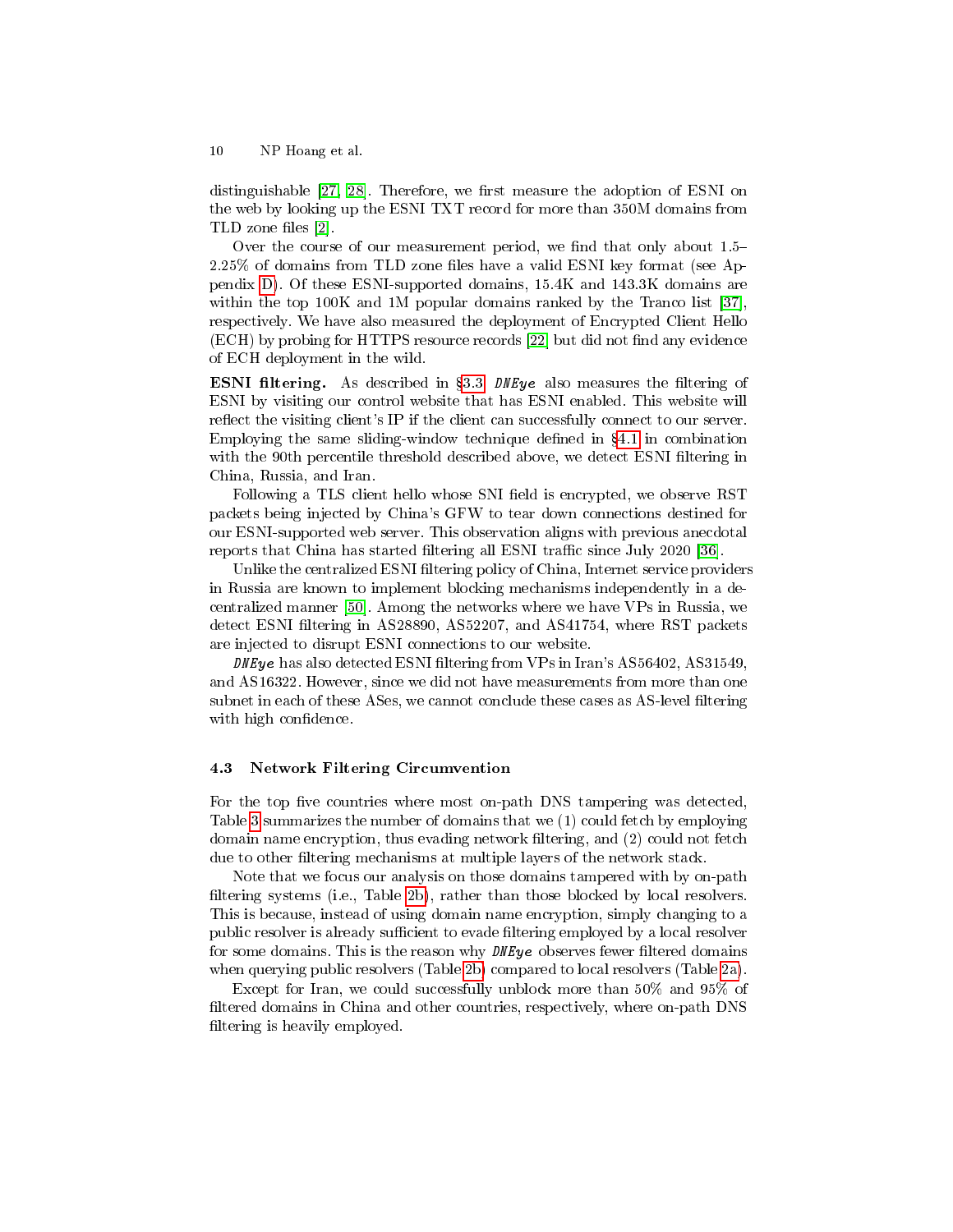<span id="page-10-0"></span>Table 3: Number of domains that could evade filtering as a result of domain name encryption employment. The filtering technique column indicates the number of domains that fail to evade filtering due to other filtering techniques (i.e., TCP packet injection), HTTP-only site, SNI-based ltering of domains without ESNI support, and server-side blocking.

| Country   | Circumvented/Total crawled | Filtering technique<br>TCP HTTP TLS SS |              |          |    |  |  |  |
|-----------|----------------------------|----------------------------------------|--------------|----------|----|--|--|--|
| China     | 130/230                    | 11                                     |              | 84 3     |    |  |  |  |
| Russia    | 53/56                      |                                        |              |          |    |  |  |  |
| Iran      | 0/49                       |                                        |              | 47       | -0 |  |  |  |
| Indonesia | 93/98                      | 2                                      | 2            | $\Omega$ |    |  |  |  |
| India     | 20/20                      | $\mathbf{0}$                           | $\mathbf{0}$ |          |    |  |  |  |

There are three reasons why some domains fail to evade filtering. First, filtering systems can have several mechanisms deployed at different network layers, as discussed in  $\S 2.1$ . Thus, domain name encryption alone is not enough to cope with other filtering mechanisms. Second, a few domains are still serving HTTP sites only, allowing straightforward network interference. The third reason, which is also the main one, is because many domains do not support ESNI (see Appendix [D\)](#page-15-2). Domain name information of websites without ESNI support is still visible via the TLS handshake and thus susceptible to SNI-based filtering.

Note that DNS-based and SNI-based filtering modules of China's GFW have been shown to maintain different blocklists. Some domains, therefore, are filtered via DNS tampering but not SNI-based interference [\[46\]](#page-14-4). There are three domains that we could evade filtering in China but experience server-side blocking.

# 5 Related Work

The adoption trend of domain name encryption technologies by major Internet companies in the last couple of years has prompted several measurement studies to examine how these new technologies are treated by Internet filtering systems.

Basso [\[10\]](#page-13-33) created a testing module to detect the blocking of DoTH services for the OONI probe [\[24\]](#page-13-23). The author analyzed one-month data of measurements for 123 DoTH resolvers conducted by OONI volunteers at three separate ASes in Kazakhstan, Iran, and China, finding that the most frequently blocked DoTH resolvers belong to Cloudflare and Google. While this study presents some preliminary insight into DoTH filtering,  $DNEye$  conducts comprehensive measurements from more VPs at many network locations over an extended period of time, providing a more complete view of how filtering systems are treating domain name encryption technologies around the globe. Specifically, the extensive and continuous measurements conducted by  $\textit{DNEye}$  have enabled us to discover exactly when a major filtering system like the Great Firewall started blocking a domain name encryption protocol  $(\S4.2)$  $(\S4.2)$ .

Jin et al. [\[33\]](#page-13-27) conducted a one-off measurement to examine whether DoTH resolvers perform any DNS tampering themselves. Our system, DNEye, is de-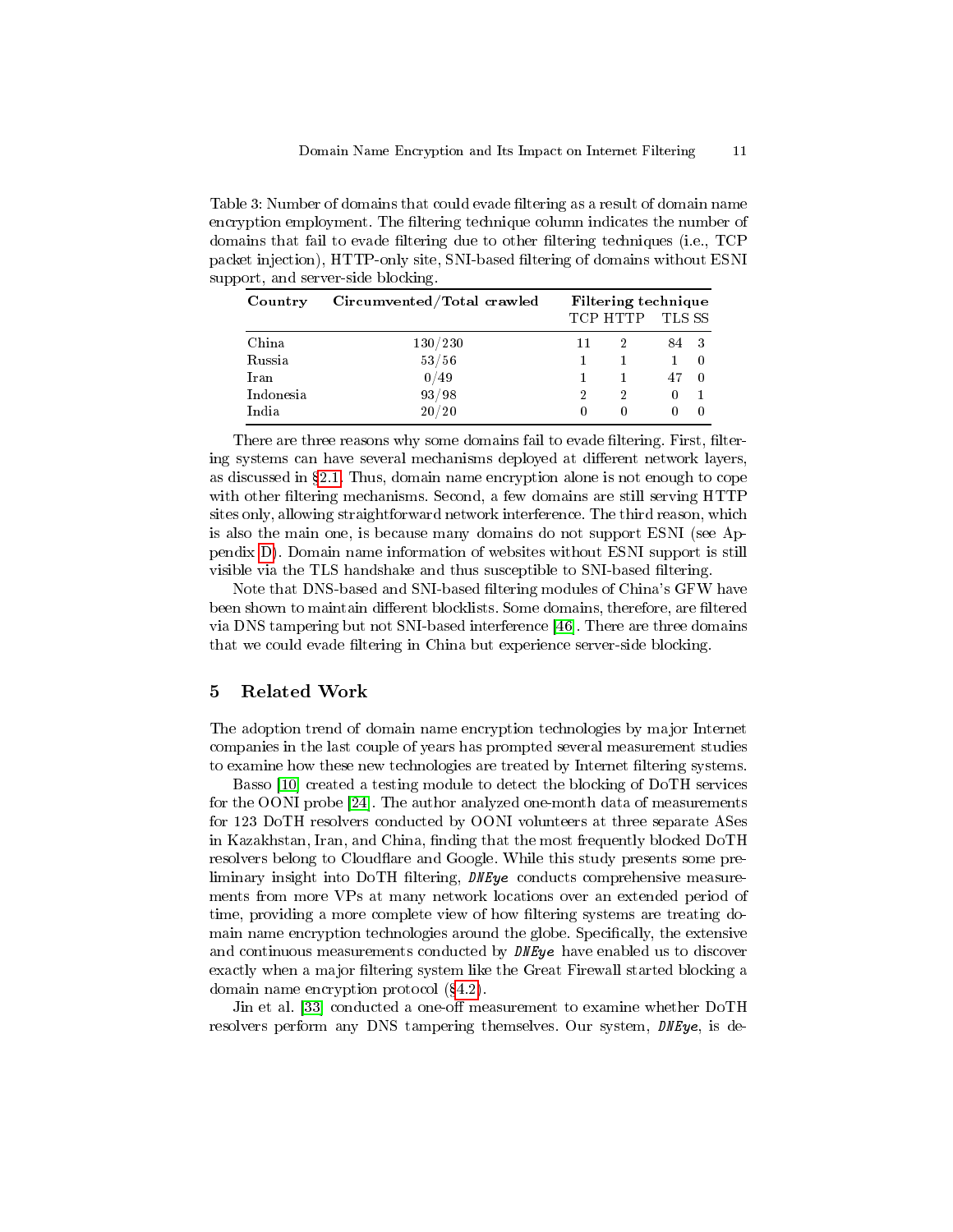signed to also detect on-path filtering systems that interfere with connections destined to DoTH servers. The authors also examined whether encrypted DNS can help with bypassing Internet filtering by using commercial VPNs running in data centers for testing. However, this has several drawbacks, including VPN locations being falsified [\[55\]](#page-14-17) and limited visibility into residential networks that often have different filtering policies  $[46]$ . The paper concludes that the effectiveness of encrypted DNS in evading network interference varies by country.

Chai et al. [\[13\]](#page-13-11) study the adoption of ESNI and whether it can help bypass Internet filtering in China. They found that  $10.9\%$  of the Alexa top 1M domains supported ESNI in 2018. By enabling ESNI in their web crawler, the authors could unblock 66 websites filtered by the GFW based on SNI [\[13\]](#page-13-11). Unfortunately, that has not gone unnoticed to China's filtering systems. From July 2020, the GFW has been reported to block all ESNI traffic [\[36\]](#page-13-6). Our work complements this earlier work by verifying the support of ESNI for all domains from TLD zone files, finding an increase to almost  $15\%$  of top 1M popular domains supporting ESNI  $(\S4.2)$  $(\S4.2)$ .

### 6 Discussion

From a technical perspective, it is obvious that domain name encryption technologies can help to improve security and privacy for Internet users. Our measurements, however, show mixed results when it comes to the resilience of these technologies to Internet filtering. Specifically, while we found that encrypting DNS resolutions could help evade DNS-based filtering for many domains, almost half of the domains filtered in China and all domains filtered in Iran could not evade filtering despite the use of DoH  $(§4.3)$  $(§4.3)$ . This is primarily because the vast majority of domains on the Internet do not have ESNI supported.

As a result, unless ESNI is universally deployed, DNS encryption alone is not enough to resist Internet filtering. Moreover, filtering systems in China and Russia have been blocking ESNI traffic because the collateral damage of this blocking is not substantial enough, since only a small fraction of domains on the Internet have ESNI supported. Even when more websites support ESNI, they should be co-hosted instead of being hosted on separate IPs to increase the potential collateral damage (if being blocked) [\[30\]](#page-13-34) and to avoid IP-based blocking [\[27,](#page-13-29) [28\]](#page-13-30).

Another issue with DoTH is the chicken-and-egg problem of resolving the domains of DoTH resolvers. Specifically, the domain of a DoTH resolver would still need to be first resolved via an unencrypted DNS resolution. Although we did not observe any major DNS-based filtering against the domains of DoTH resolvers, the blocking cases of ordns.he.net and two Cloudflare DoH resolvers in  $\S 4.1$  $\S 4.1$  show that this is a critical problem in the current implementation of most DoTH resolvers. Although a client can instead use a fixed IP of a DoTH resolver (e.g.,  $8.8.8.8$  or  $1.1.1.1$ ), this setting is then susceptible to IP-based blocking unless the DoTH resolver's identity is obfuscated similarly to our own DoH resolver in §[3.3.](#page-4-1) There have been studies demonstrating the possibility of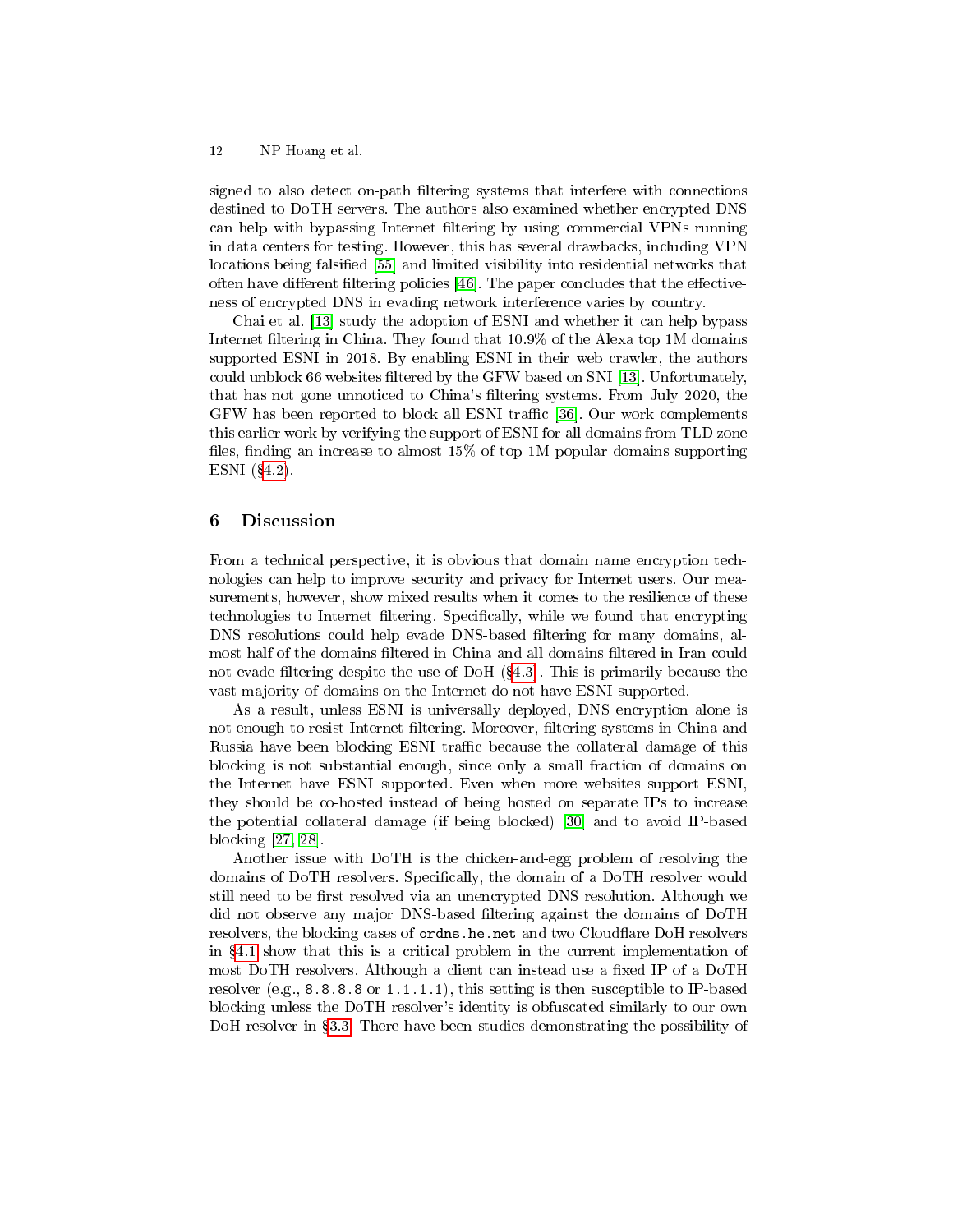using machine learning models to detect and filter encrypted DNS resolutions based on network traffic signatures  $[7, 16]$  $[7, 16]$ , we however did not experience such blocking efforts. This is evident by the fact that we could still use our private DoH resolver in all countries where we have measurement vantage points.

# 7 Limitations

Prior work has shown that an advanced Internet filtering system such as the GFW could block hundreds of thousands of domains [\[29\]](#page-13-0). Although it is desirable to test as many domains as possible to obtain a more general view about the filtering mechanisms used against various types of domains, we could not test a large number of domains due to the short-lived nature of VPN Gate vantage points ([3.2\)](#page-4-2). Another limitation of using VPN Gate is that VPN endpoints often rewrite the packet header, taking away the capability of using incremental IP time-to-live values to pinpoint the location of filtering devices.

# 8 Conclusion

We present  $DNEye$ , a measurement system built on top of a distributed network of vantage points, to examine the accessibility of domain name encryption technologies and whether they are interfered with by filtering systems across different network locations. Over a six-month period, DNEye conducted 315K measurements from more than 20K vantage points in 85 countries, detecting blocking efforts against domain name encryption technologies in several countries, including China, Russia, and Saudi Arabia.

Measuring the prevalence of ESNI adoption, we find that only  $1.5-2.25\%$  of the domains from TLD zone files have a valid ESNI key, indicating that ESNI has not been widely adopted yet. Finally, to evaluate the efficacy of domain name encryption in evading Internet filtering, we instrument a customized browser with DoH and ESNI enabled to crawl a list of filtered domains detected by  $D$ *NEye*. Except for network locations where SNI-based filtering is also employed, we could unblock more than 55% and 95% of the blocked domains in China and other countries where DNS-based filtering is employed.

# Acknowledgments

We would like to thank our shepherd, Gareth Tyson, and the anonymous reviewers for their thorough feedback on earlier drafts of this paper. This research was supported in part by the Open Technology Fund under an Information Controls Fellowship. The opinions in this paper are those of the authors and do not necessarily reflect the opinions of the sponsor.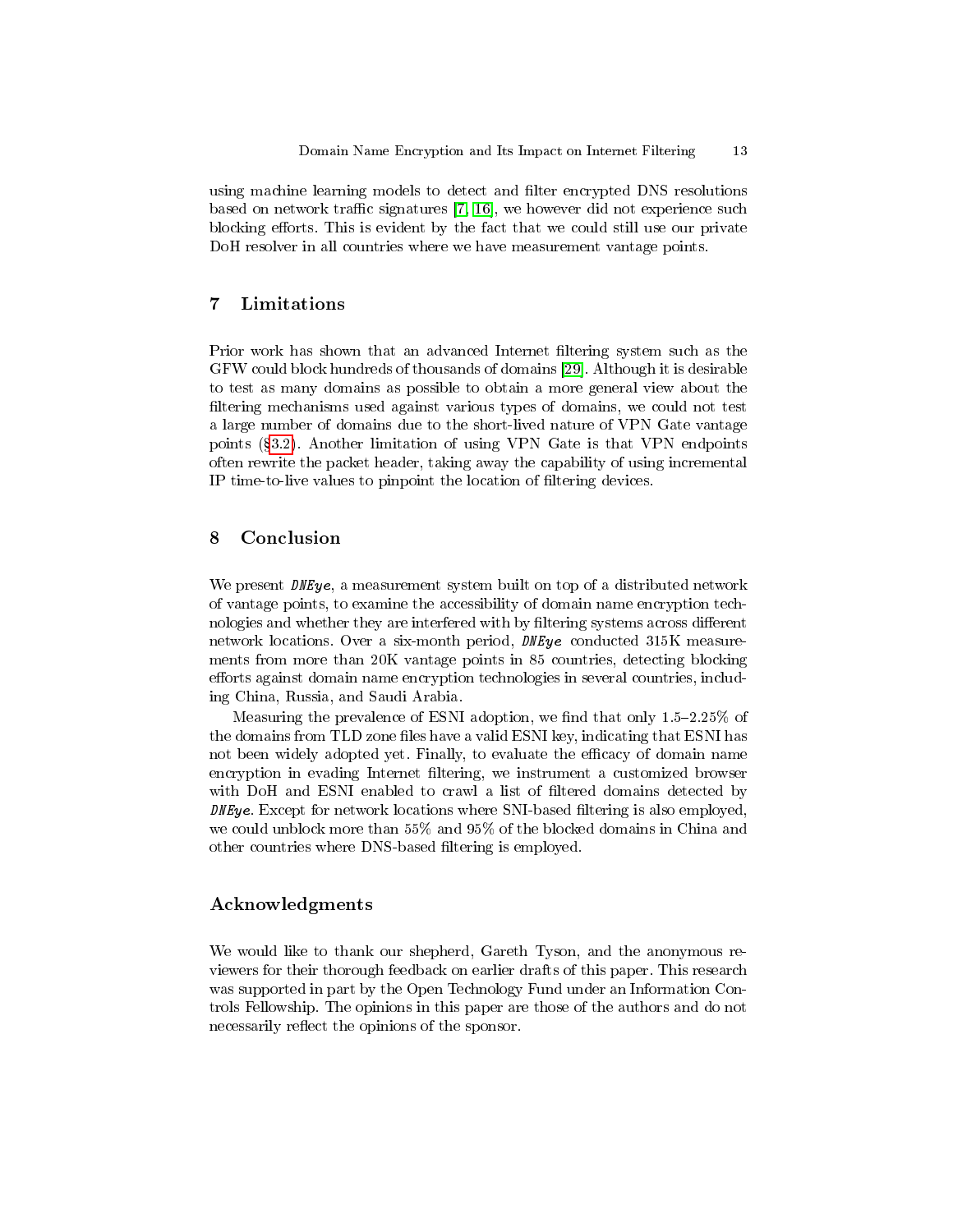### Bibliography

- <span id="page-13-19"></span>[1] Freedom on the Net 2020, <https://freedomhouse.org/countries/freedom-net/scores>
- <span id="page-13-31"></span>[2] ICANN Centralized Zone Data Service, <https://czds.icann.org>
- <span id="page-13-21"></span>Luminati proxy service, <https://luminati.io>
- <span id="page-13-28"></span>Anecdote: DNS over TLS has stopped working (2021), [https://web.archive.org/web/](https://web.archive.org/web/20210329194856/https://forum.manjaro.org/t/dns-over-tls-has-stopped-working/56422) [20210329194856/https://forum.manjaro.org/t/dns-over-tls-has-stopped-working/56422](https://web.archive.org/web/20210329194856/https://forum.manjaro.org/t/dns-over-tls-has-stopped-working/56422)
- <span id="page-13-22"></span><span id="page-13-13"></span>[5] Cloudflare DoT. https://developers.cloudflare.com/1.1.1.1/encrypted-dns/dns-over-tls (2021)<br>[6] How to Enable or Disable the VPN Relay Function on VPN Gate Client? (2021), https://www. [6] How to Enable or Disable the VPN Relay Function on VPN Gate Client? (2021), [https://www.](https://www.vpngate.net/en/join_client.aspx)
- <span id="page-13-35"></span>[vpngate.net/en/join\\_client.aspx](https://www.vpngate.net/en/join_client.aspx) [7] Alenezi, R., Ludwig, S.A.: Classifying DNS Tunneling Tools For Malicious DoH Traffic. In:
- <span id="page-13-8"></span>IEEE Symposium Series on Computational Intelligence (2021) [8] Anonymous: Towards a Comprehensive Picture of the Great Firewall's DNS Censorship. In:
- <span id="page-13-14"></span>Free and Open Communications on the Internet. USENIX (2014) [9] Baheux, K.: A safer and more private browsing experience with secure dns. [https://blog.](https://blog.chromium.org/2020/05/a-safer-and-more-private-browsing-DoH.html)
- <span id="page-13-33"></span>[chromium.org/2020/05/a-safer-and-more-private-browsing-DoH.html](https://blog.chromium.org/2020/05/a-safer-and-more-private-browsing-DoH.html) (2020) [10] Basso, S.: Measuring DoT/DoH Blocking Using OONI Probe: a Preliminary Study. In: NDSS DNS Privacy Workshop (2021)
- <span id="page-13-9"></span>[11] Bock, K., Hughey, G., Qiang, X., Levin, D.: Geneva: Evolving censorship evasion strategies. In: ACM Conference on Computer and Communications Security (2019)
- <span id="page-13-7"></span>[12] C. Chen: Russia wants to outlaw ESNI, DoT, and DoH, [https://www.privateinternetaccess.](https://www.privateinternetaccess.com/blog/russia-wants-to-outlaw-tls-1-3-esni-dns-over-https-and-dns-over-tls)  $\mathrm{com/blog/r}$ ussia-wants-to-outlaw-tls-1-3-esni-dns-over-https-and-dns-over-tls
- <span id="page-13-11"></span>[13] Chai, Z., Ghafari, A., Houmansadr, A.: On the Importance of Encrypted-SNI (ESNI) to Censorship Circumvention. In: USENIX FOCI (2019)
- <span id="page-13-15"></span>[14] Cimpanu, C.: Apple adds support for encrypted DNS (DoH and DoT). [https://www.zdnet.](https://www.zdnet.com/article/apple-adds-support-for-encrypted-dns-doh-and-dot/)  $\mathrm{com}/\mathrm{article}/\mathrm{apple}\text{-} \mathrm{adds}\text{-} \mathrm{supp}\, \mathrm{ort}\text{-} \mathrm{for}\text{-}\mathrm{ency}\, \mathrm{pt}\, \mathrm{ed}\text{-}\mathrm{d}\mathrm{ns}\text{-}\mathrm{d}\mathrm{oh}\text{-} \mathrm{and}\text{-}\mathrm{dot}/\ (2020)$
- <span id="page-13-16"></span>[15] Cornell, J.: How to Enable DNS Over HTTPS in Microsoft Edge. [https://www.howtogeek.com/](https://www.howtogeek.com/660157/how-to-enable-dns-over-https-in-microsoft-edge/) [660157/how-to-enable-dns-over-https-in-microsoft-edge/](https://www.howtogeek.com/660157/how-to-enable-dns-over-https-in-microsoft-edge/) (2020)
- <span id="page-13-36"></span>[16] Csikor, L., Singh, H., Kang, M.S., Divakaran, D.M.: Privacy of DNS-over-HTTPS: Requiem for a Dream? In: IEEE EuroS&P (2021)
- <span id="page-13-1"></span>[17] Dierks, T., Rescorla, E.: Transport Layer Security Protocol V1.2. RFC 5246, IETF (2008)
- <span id="page-13-25"></span>DNS, K.: kdig - Advanced DNS lookup utility (2020), <https://www.knot-dns.cz>
- <span id="page-13-24"></span>[19] DNS over HTTPS: DOH (2020), <https://github.com/curl/curl/wiki/DNS-over-HTTPS>
- <span id="page-13-26"></span>[20] Duan, H., Weaver, N., Zhao, Z., Hu, M., Liang, J., Jiang, J., Li, K., Paxson, V.: Hold-on: Protecting against on-path dns poisoning. In: SATIN '12
- <span id="page-13-17"></span>[21] E. Rescorla, K. Oku, N. Sullivan, C. Wood: Encrypted Server Name Indication for TLS 1.3 draft-ietf-tls-esni-02 (2019), <https://datatracker.ietf.org/doc/html/draft-ietf-tls-esni-02>
- <span id="page-13-18"></span>[22] E. Rescorla, K. Oku, N. Sullivan, C. Wood: TLS Encrypted Client Hello draft-ietf-tls-esni-07  $(2020)$ , <https://datatracker.ietf.org/doc/html/draft-ietf-tls-esni-07>
- <span id="page-13-5"></span>[23] E. Rescorla, K. Oku, N. Sullivan, C. Wood: Encrypted Server Name Indication for TLS 1.3 draft-ietf-tls-esni-05 (2020), <https://datatracker.ietf.org/doc/html/draft-ietf-tls-esni-05>
- <span id="page-13-23"></span>[24] Filasto, A., Appelbaum, J.: OONI: Open Observatory of Network Interference. In: FOCI '12
- <span id="page-13-2"></span>[25] Fuchs, C., Boersma, K., Albrechtslund, A., Sandoval, M.: Internet and Surveillance: The Challenges of Web 2.0 and Social Media (2011)
- <span id="page-13-12"></span>[26] Google: JSON API for DNS over HTTPS (DoH). https://developers.google.com/speed/publicdns/docs/dns-over-https (2019)
- <span id="page-13-29"></span>[27] Hoang, N.P., Niaki, A.A., Borisov, N., Gill, P., Polychronakis, M.: Assessing the Privacy Benets of Domain Name Encryption. In: ACM AsiaCCS (2020)
- <span id="page-13-30"></span>[28] Hoang, N.P., Niaki, A.A., Gill, P., Polychronakis, M.: Domain Name Encryption Is Not Enough: Privacy Leakage via IP-based Website Fingerprinting. In: PoPETs (2021)
- <span id="page-13-0"></span>[29] Hoang, N., Niaki, A., Dalek, J., Knockel, J., Lin, P., Marczak, B., Crete-Nishihata, M., Gill, P., Polychronakis, M.: How Great is the Great Firewall? Measuring China's DNS Censorship. In: USENIX Security Symposium (2021)
- <span id="page-13-34"></span>[30] Hoang, N., Niaki, A., Polychronakis, M., Gill, P.: The web is still small after more than a decade. ACM SIGCOMM Computer Communication Review (2020)
- <span id="page-13-4"></span><span id="page-13-3"></span>Hoffman, P., McManus, P.: DNS queries over HTTPS (DoH). RFC 8484, IETF (October 2018) [32] Hu, Z., Zhu, L., Heidemann, J., Mankin, A., Wessels, D., P.Hoffman: Specification for DNS over<br>Transport Layer Security (TLS). RFC 7858, IETF (October 2016)
- <span id="page-13-27"></span>[33] Jin, L., Hao, S., Wang, H., Cotton, C.: Understanding the Impact of Encrypted DNS on Internet<br>Censorship. In: Proceedings of the Web Conference 2021. pp. 484-495 (2021)
- <span id="page-13-20"></span>[34] Jones, B., Ensafi, R., Feamster, N., Paxson, V., Weaver, N.: Ethical concerns for censorship measurement. In: ACM SIGCOMM Workshop on Ethics in Networked Systems Research (2015) [35] Jones, B., Lee, T.W., Feamster, N., Gill, P.: Automated Detection and Fingerprinting of Cen-
- <span id="page-13-10"></span>sorship Block Pages. In: ACM Internet Measurement Conference (2014)
- <span id="page-13-6"></span>[36] K. Bock, iyouport, Anonymous, L. Merino, D. Field, A. Houmansadr, D. Levin: Expos-ing and Circumventing China's Censorship of ESNI (2020), [https://geneva.cs.umd.edu/posts/](https://geneva.cs.umd.edu/posts/china-censors-esni/esni/) [china-censors-esni/esni/](https://geneva.cs.umd.edu/posts/china-censors-esni/esni/)
- <span id="page-13-32"></span>[37] Le Pochat, V., Van Goethem, T., Tajalizadehkhoob, S., Korczyński, M., Joosen, W.: Tranco: A Research-Oriented Top Sites Ranking Hardened Against Manipulation. In: NDSS (2019)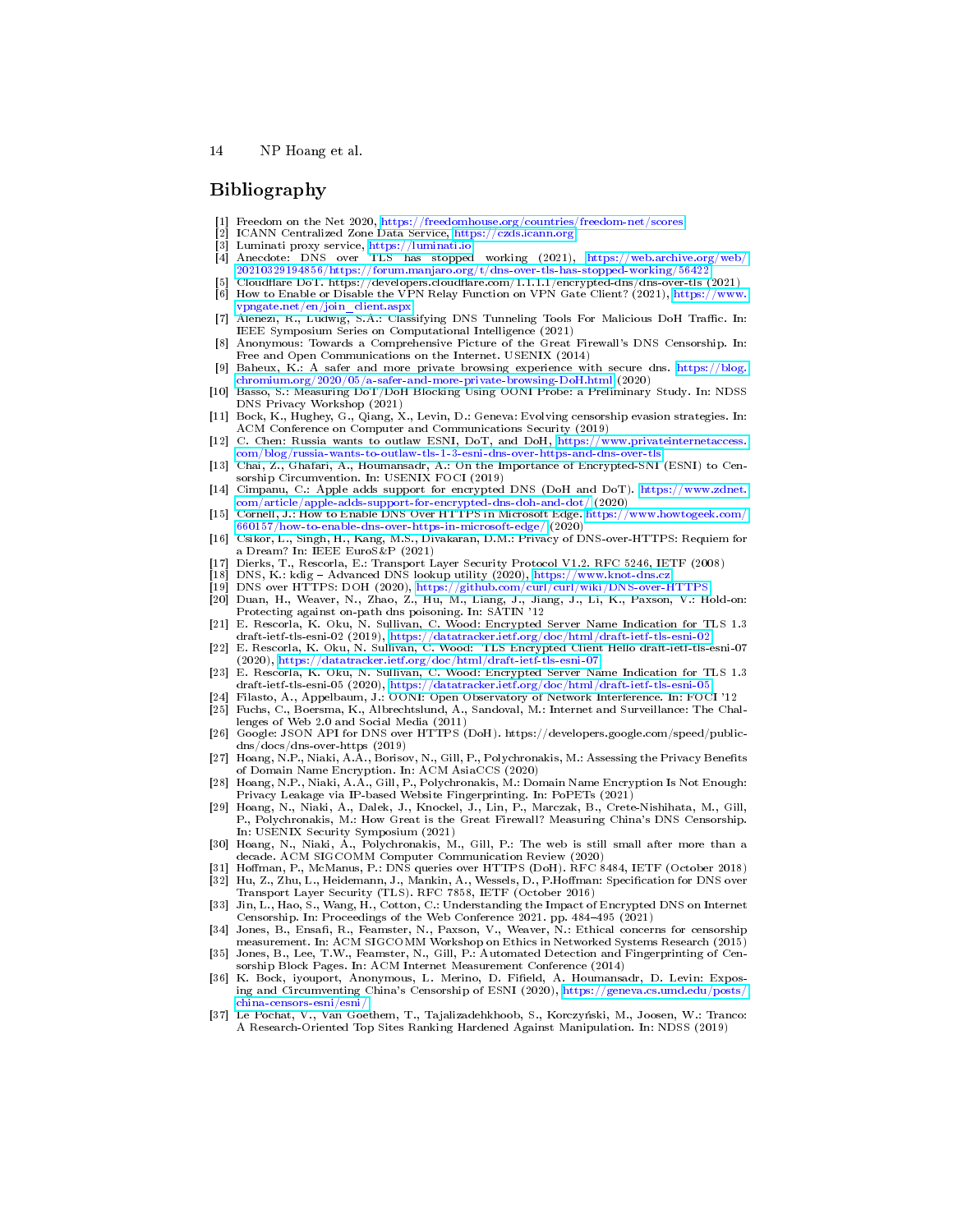- <span id="page-14-15"></span>[38] Lu, C., Liu, B., Li, Z., Hao, S., Duan, H., Zhang, M., Leng, C., Liu, Y., Zhang, Z., Wu, J.: An End-to-End, Large-Scale Measurement of DNS-over-Encryption: How Far Have We Come? In: ACM Internet Measurement Conference (2019)
- <span id="page-14-9"></span>[39] McManus, P.: Improving DNS privacy in firefox. [https://blog.nightly.mozilla.org/2018/06/01/](https://blog.nightly.mozilla.org/2018/06/01/improving-dns-privacy-in-firefox/) improving-dns-privacy-in-firefox/ (2018)
- <span id="page-14-12"></span>[40] Mi, X., Feng, X., Liao, X., Liu, B., Wang, X., Qian, F., Li, Z., Alrwais, S., Sun, L., Liu, Y.: Resident evil: Understanding residential IP proxy as a dark service. In: IEEE S&P (2019)
- <span id="page-14-7"></span><span id="page-14-0"></span>[41] Mockapetris, P.: Domain Names - Concepts And Facilities. RFC 1034, IETF (November 1987) [42] Niaki, A.A., Cho, S., Weinberg, Z., Hoang, N.P., Razaghpanah, A., Christin, N., Gill, P.: ICLab:
- <span id="page-14-1"></span>A Global, Longitudinal Internet Censorship Measurement Platform. In: 2020 IEEE SP '20 [43] Niaki, A.A., Hoang, N.P., Gill, P., Houmansadr, A., et al.: Triplet Censors: Demystifying Great Firewall's DNS Censorship Behavior. In: USENIX FOCI (2020)
- <span id="page-14-11"></span>[44] Nobori, D.: Virtual Ethernet System and Tunneling Communication with SoftEther. The 45th Programming Symposium of Information Processing Society of Japan pp. 147–158 (Jan 2004)
- <span id="page-14-10"></span>[45] Nobori, D., Shinjo, Y.: VPN Gate: A Volunteer-Organized Public VPN Relay System with Blocking Resistance for Bypassing Government Censorship Firewalls. In: USENIX NSDI '14
- <span id="page-14-4"></span>[46] NP. Hoang and S. Doreen and M. Polychronakis: Measuring I2P Censorship at a Global Scale. In: USENIX Workshop on Free and Open Communications on the Internet (2019)
- <span id="page-14-3"></span>[47] Nystrom, M., Hopwood, D., Mikkelsen, J., Wright, T.: Transport Layer Security (TLS) Extensions. RFC 3546, IETF (October 2003), <https://datatracker.ietf.org/doc/html/rfc3546>
- <span id="page-14-2"></span>[48] Pearce, P., Jones, B., Li, F., Ensafi, R., Feamster, N., Weaver, N., Paxson, V.: Global Measurement of DNS Manipulation. In: USENIX Security Symposium (2017)
- <span id="page-14-13"></span>[49] Procedure to request for logs from the VPN Gate project: Available in Japanese at [https:](https://www.vpngate.net/ja/about_abuse.aspx) [//www.vpngate.net/ja/about\\_abuse.aspx](https://www.vpngate.net/ja/about_abuse.aspx)
- <span id="page-14-16"></span>[50] Ramesh, R., Raman, R.S., Bernhard, M., Ongkowijaya, V., Evdokimov, L., Edmundson, A., Sprecher, S.J., Ikram, M., Ensafi, R.: Decentralized Control: A Case Study of Russia. In: Network and Distributed System Security Symposium (2020)
- <span id="page-14-18"></span>[51] Scott, W., Anderson, T., Kohno, T., Krishnamurthy, A.: Satellite: Joint Analysis of CDNs and Network-Level Interference. In: USENIX Annual Technical Conference (2016)
- <span id="page-14-8"></span>[52] Sundara Raman, R., Shenoy, P., Kohls, K., Ensafi, R.: Censored Planet: An Internet-wide, Longitudinal Censorship Observatory. In: ACM CCS (2020)
- <span id="page-14-6"></span>Turk, D.: Configuring BGP to Block Denial-of-Service Attacks. RFC 3882, IETF (2004)
- <span id="page-14-5"></span>[54] Wang, Z., Cao, Y., Qian, Z., Song, C., Krishnamurthy, S.: Your State is not Mine: A Closer Look at Evading Stateful Internet Censorship. In: ACM Internet Measurement Conference (2017)
- <span id="page-14-17"></span>[55] Weinberg, Z., Cho, S., Christin, N., Sekar, V., Gill, P.: How to Catch when Proxies Lie: Verifying the Physical Locations of Network Proxies with Active Geolocation. ACM IMC (2018)

# A DoTH Resolvers

Table [4](#page-15-0) indexes 71 DoTH resolvers publicly available at the time of our study.

# <span id="page-14-14"></span>B DNS Tampering Detection

To identify cases of DNS-based network interference, we employ the following well-established consistency heuristics in the literature [\[24,](#page-13-23) [42,](#page-14-7) [48,](#page-14-2) [51\]](#page-14-18).

Multiple responses with different ASes. We receive multiple responses for a DNS query that belong to different ASes. Previous studies have identified cases where on-path filtering systems inject packets carrying false IP addresses that often are publicly routable [\[8,](#page-13-8) [29,](#page-13-0) [43\]](#page-14-1).

NXDomain or non-routable address. We receive an NXDomain or nonroutable IP in response to a DNS query from a vantage point while receiving a routable address from the majority of vantage points and our control node.

Different responses from control and aggregate. When a vantage point receives a globally routable IP but different from the IP observed at the control node. We first check whether they belong to the same AS. If both IPs are under the same AS, this is due to the use of CDN and/or DNS-based load balancing but not censorship. If the IP observed by the vantage point belongs to an AS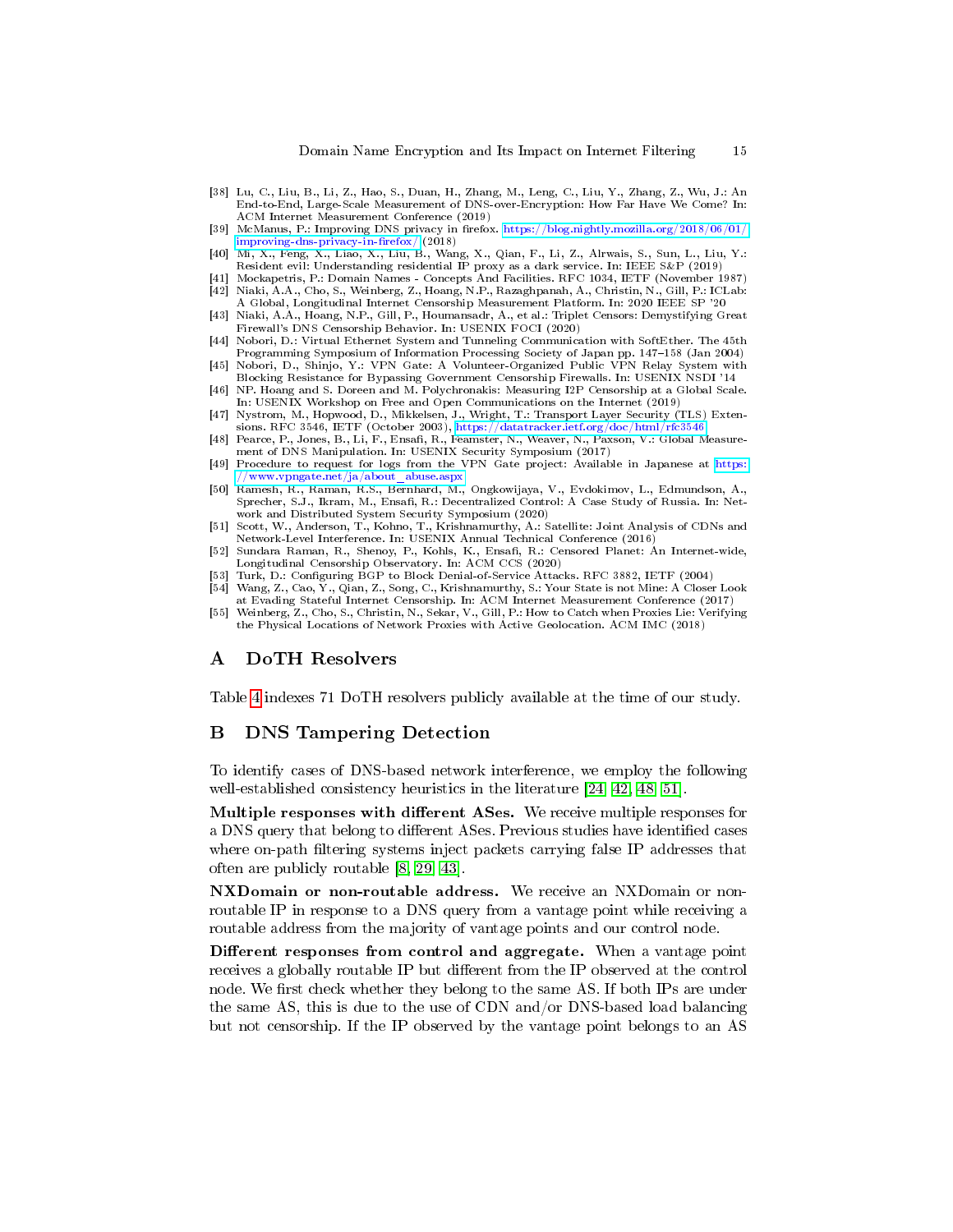<span id="page-15-0"></span>Table 4: The list of DoTH resolvers that is used in our measurement.

|                | Index DoTH Servers                  |    | Index DoTH Servers              |    | Index DoTH Servers                          |
|----------------|-------------------------------------|----|---------------------------------|----|---------------------------------------------|
| $\mathbf{1}$   | 1dot1dot1dot1.cloudflare-dns.com 25 |    | dns.switch.ch                   | 49 | doh.xfinity.com                             |
| $\overline{2}$ | cloudflare-dns.com                  | 26 | dns.twnic.tw                    | 50 | family.cloudflare-dns.com                   |
| 3              | $dns10.$ quad $9.$ net              | 27 | dns-unfiltered.adguard.com      | 51 | fi.doh.dns.snopyta.org                      |
| 4              | dns11.quad9.net                     | 28 | doh-2 seby.io                   | 52 | free.brayedns.com                           |
| 5              | $d$ ns9. quad9. net                 | 29 | doh.applied-privacy.net         | 53 | jp.tiarap.org                               |
| 6              | dns.aa.net.uk                       | 30 | doh.centraleu.pi-dns.com        | 54 | jp.tiar.app                                 |
| 7              | dns. adguard.com                    | 31 | doh.cleanbrowsing.org           | 55 | mozilla.cloudflare-dns.com                  |
| 8              | dns. ali dns. com                   | 32 | doh-de.blahdns.com              | 56 | o dvr.nic.cz                                |
| 9              | dns.containerpi.com                 | 33 | doh. dnslify.com                | 57 | ordns.he.net                                |
| 10             | dns. digitale-gesellsch aft. ch     | 34 | doh.dns.sb                      | 58 | resolver-eu.lelux.fi                        |
| 11             | dns.dnshome.de                      | 35 | doh.eastas.pi-dns.com           | 59 | security.cloudflare-dns.com                 |
| 12             | dns. dns-over-https.com             | 36 | doh.east au.pi-dns.com          | 60 | 1dot1dot1dot1.cloudflare-dns.com (DoT)      |
| 13             | dns.dnsoverhttps.net                | 37 | doh.eastus.pi-dns.com           | 61 | adult-filter-dns.cleanbrowsing.org (DoT)    |
| 14             | dnses.alekberg.net                  | 38 | doh.familyshield.opendns.com 62 |    | dns. adguard.com (DoT)                      |
| 15             | dns-family.adguard.com              | 39 | doh.ffmuc.net                   | 63 | dns-family.adguard.com (DoT)                |
| 16             | dns.flatuslifir.is                  | 40 | doh-fi.blahdns.com              | 64 | dns.google (DoT)                            |
| 17             | dnsforge.de                         | 41 | doh-jp.blahdns.com              | 65 | dns-nosec.quad9.net $(DoT)$                 |
| 18             | dns.google                          | 42 | doh.libredns.gr                 | 66 | dns.quad9.net $(DoT)$                       |
| 19             | dns.hostux.net                      | 43 | doh.northeu.pi-dns.com          | 67 | $d$ ns-unfiltered.adguard.com (DoT)         |
| 20             | dnsnl.alekberg.net                  | 44 | doh.opendns.com                 | 68 | dot.xfinity.com (DoT)                       |
| 21             | dns-nosec.quad9.net                 | 45 | doh.pi-dns.com                  | 69 | family-filter-dns.cleanbrowsing.org (DoT)   |
| 22             | dns-nyc.aaflalo.me                  | 46 | doh.tiarap.org                  | 70 | one.one.one.one (DoT)                       |
| 23             | dns.quad9.net                       | 47 | doh.tiar.app                    | 71 | security-filter-dns.cleanbrowsing.org (DoT) |
| 24             | dns.rubyfish.cn                     | 48 | doh.westus.pi-dns.com           |    |                                             |

which is different from the response AS we observe at the control node and the majority of other vantage points, this behavior indicates DNS interference by a filtering system that aims to redirect the client to a different server (e.g., for displaying blockpages). However, there are also cases in which different ASes are managed by large CDN providers (e.g., Akamai). We look up organization information of those ASes to exclude cases where different response ASes belong to the same organization to avoid false positives.

# <span id="page-15-1"></span>C AS-level DoTH Filtering

Table [5](#page-16-0) shows the top five countries where most connections to DoTH resolvers were interfered with. The DoTH server names are indexed in Table [4.](#page-15-0)

# <span id="page-15-2"></span>D ESNI Prevalence

Over the course of our measurement period, we frequently query for ESNI TXT records of more than 350M domains from TLD zone files [\[2\]](#page-13-31). Only  $3\%$ -4.5% of domains respond to our ESNI TXT queries. And, only 48-51% of these TXT records have a valid ESNI key format defined in the Internet drafts  $[21, 23]$  $[21, 23]$ . Analyzing the key lengths of all ESNI TXT records obtained, we find that the majority of them have 92 characters. These ESNI-supported domains are hosted by Cloudflare, which is the only Internet company supporting ESNI to the best of our knowledge. For domains whose ESNI TXT records that do not have a correct ESNI key format, we find that their authoritative nameservers are configured with a wildcard setup (i.e., \*.example.com), thus responding to our ESNI TXT query for \_esni.example.com despite not having an actual ESNI key. To that end, only around  $1.5\%$  -2.25% of domains on the Internet have ESNI supported.